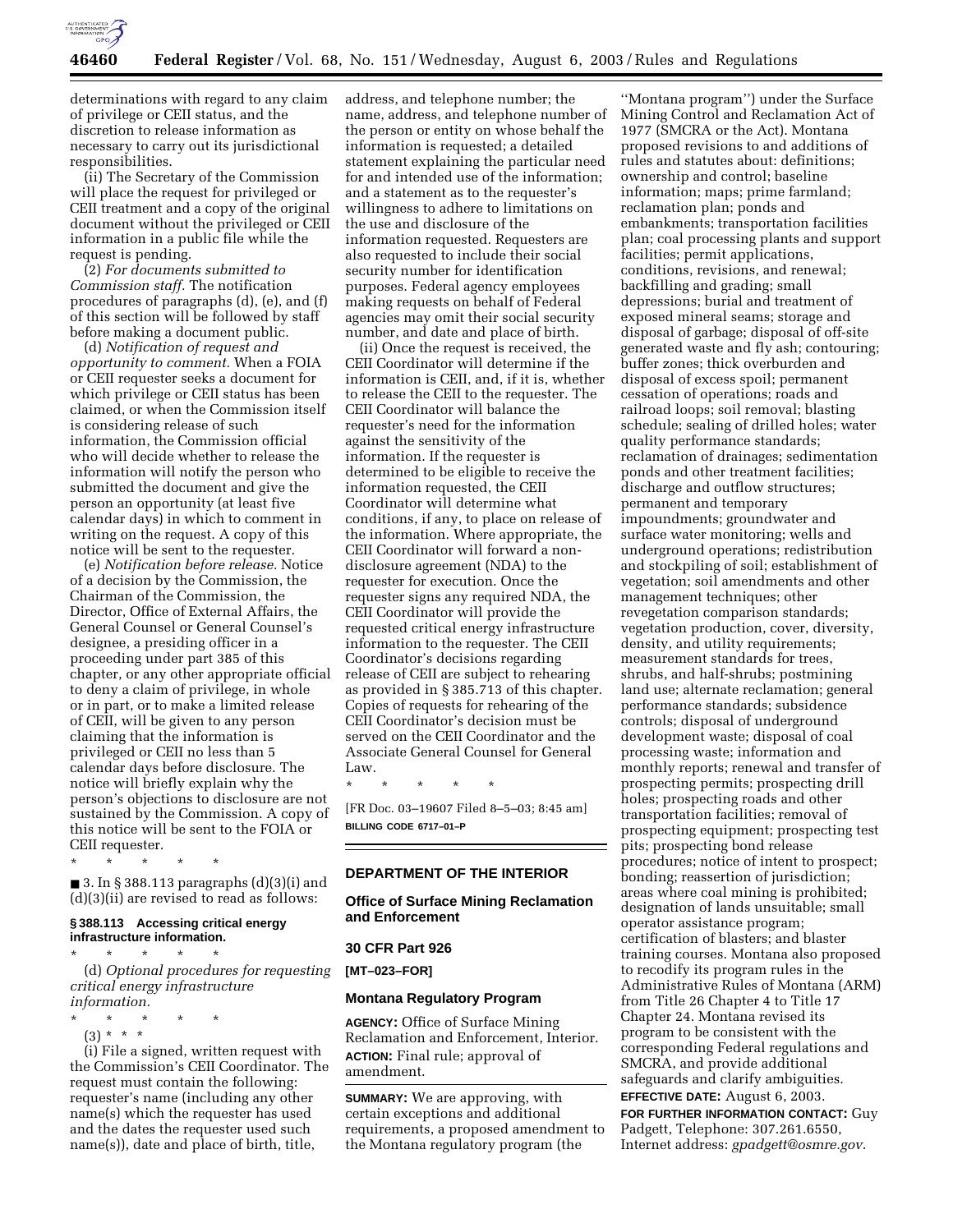#### **SUPPLEMENTARY INFORMATION:**

- I. Background on the Montana Program
- II. Submission of the Proposed Amendment
- III. Office of Surface Mining Reclamation and
- Enforcement's (OSM) Findings
- IV. Summary and Disposition of Comments
- V. OSM's Decision

VI. Procedural Determinations

#### **I. Background on the Montana Program**

Section 503(a) of the Act permits a State to assume primacy for the regulation of surface coal mining and reclamation operations on non-Federal and non-Indian lands within its borders by demonstrating that its State program includes, among other things, ''a State law which provides for the regulation of surface coal mining and reclamation operations in accordance with the requirements of this Act \* \* \*; and rules and regulations consistent with regulations issued by the Secretary pursuant to this Act.'' *See* 30 U.S.C.  $1253(a)(1)$  and  $(7)$ . On the basis of these criteria, the Secretary of the Interior conditionally approved the Montana program on April 1, 1980. You can find background information on the Montana program, including the Secretary's findings, the disposition of comments, and conditions of approval in the April 1, 1980, **Federal Register** (45 FR 21560). You can also find later actions concerning Montana's program and program amendments at 30 CFR 926.15, 926.16, and 926.30.

#### **II. Submission of the Proposed Amendment**

By letter dated May 7, 2002, Montana sent us an amendment (SATS No. MT– 023-FOR, Administrative Record No. MT–20–01) to its program under SMCRA (30 U.S.C. 1201 *et seq.*). Montana sent the amendment: (1) In response to letters dated March 29, 1990; June 5, 1996; January 13, 1997; and June 26, 1997 (Administrative Record Nos. MT–60–07, MT–60–09, MT–60–10, and MT–60–11) that we sent to Montana in accordance with 30 CFR 732.17(c), (2) in response to the required program amendments at 30 CFR 926.16(e)(9), and (3) to include the changes made at its own initiative.

We announced receipt of the proposed amendment in the July 15, 2002, **Federal Register** (67 FR 46434). In the same document, we opened the public comment period and provided an opportunity for a public hearing or meeting on the amendment's adequacy (Administrative Record No. MT–20–06). We did not hold a public hearing or meeting because one was not requested. The public comment period ended on August 14, 2002. We received comments from one private citizen.

#### **III. OSM's Findings**

Following are the findings we made concerning the amendment under SMCRA and the Federal regulations at 30 CFR 732.15 and 732.17. We are approving the amendment with exceptions and additional requirements as described below.

#### *A. Minor Revisions to Montana's Rules and Statutes*

Montana proposed minor wording, editorial, punctuation, grammatical, and recodification changes to the following previously-approved rules and statutes.

We note that as a result of the reorganization of the natural resources function of the Montana State Government in 1995, which transferred the authority to regulate coal mining under SMCRA from the Department of State Lands to the Department of Environmental Quality (Department), all of the Montana program rules were recodified from Title 26 Chapter 4 to Title 17 Chapter 24 of the

- Administrative Rules of Montana.
- ARM 17.24.301(34)–(141) Definitions (recodified).
- ARM 17.24.301(46) Definition of ''habit or characteristic pattern'' [relocated from ARM 17.24.634].
- ARM 17.24.301(79) Definition of ''owned or controlled.''
- ARM 17.24.301(111) Definition of ''soil survey.''
- ARM 17.24.302(6) Permit application format.
- ARM 17.24.303(15)(a)(ii) Permit applications; legal, financial, compliance, and related information.
- ARM 17.24.306 Permit applications; prime farmland investigation.
- ARM 17.24.313(6) Permit applications; reclamation plan.
- ARM 17.24.324 Permit applications; prime farmland special application requirements.
- ARM 17.24.327(2) Permit applications; coal processing plants, special application requirements.
- ARM 17.24.401 Processing of permit applications; filing of application.
- ARM 17.24.403 Processing of permit applications; informal conference.
- ARM 17.24.405(8) Processing of permit applications; findings and notice of decision.
- ARM 17.24.413 Processing of permit applications; conditions of permit.
- ARM 17.24.415 Processing of permit applications; permit revisions.
- ARM 17.24.507 Storage and final disposal of garbage and other debris.
- ARM 17.24.510(2) Disposal of offsitegenerated waste and fly ash. ARM 17.24.518 Buffer zones.
- ARM 17.24.520(3) (recodification) Thick overburden and excess spoil.
- ARM 17.24.601(3), (4), (5), (7), (8) General requirements for roads.
- ARM 17.24.605 recodification, (3)(d)(iii), (f) [delete ''or road''], hydrologic impact of roads.
- ARM 17.24.606 Surfacing of roads [moved to ARM 17.24.601(7)].
- ARM 17.24.607(2) (intro), (2)(c), Maintenance of roads.
- ARM 17.24.625 Seismograph measurements.
- ARM 17.24.632 Permanent sealing of
- drilled holes.
- ARM 17.24.634 (1) (intro), replacement of ''stream'' and ''drainage'' by ''channel'' throughout; reclamation of drainages.
- ARM 17.24.639(6), (9), (15)(a), (b) Sediment
- Ponds.
- ARM 17.24.640 Discharge structures.
- ARM 17.24.642(1)(f), (2), (3) Permanent and temporary impoundments.
- ARM 17.24.645(5) Groundwater monitoring.<br>ARM 17.24.647
- Transfer of wells.
- ARM 17.24.652 Wells and underground openings; safety.
- ARM 17.24.702(1), (2) Redistribution and stockpiling of soil.
- ARM 17.24.711(6)(b) Establishment of vegetation.
- ARM 17.24.716(1), (5)(a) Method of revegetation.
- ARM 17.24.718 Soil amendments.
- ARM 17.24.724 Use of revegetation comparison standards.
- ARM 17.24.733 (recodification of (3)–(5)) Measurement standards for woody plants.
- ARM 17.24.762 Postmining land use. ARM 17.24.815(2)(c)–(e), (h) Prime
- farmlands; revegetation. ARM 17.24.821 Alternate reclamation;
- submission of plan. ARM 17.24.823 Alternate reclamation;
- approval of plan and review of operation.
- ARM 17.24.825 Alternate reclamation; alternate revegetation.
- ARM 17.24.903 Underground mining, general performance standards.
- ARM 17.24.924 (Recodification (15)–(20)) Underground mining, disposal of underground development waste.
- ARM 17.24.925 Underground mining, disposal of underground development waste; durable rock fills.
- ARM 17.24.927 Underground mining, disposal of underground development waste; valley fill.
- ARM 17.24.1001(1), (2)(b)–(k), (2)(m)–(4) Prospecting, permit requirements.
- ARM 17.24.1005 Prospecting, drill holes.
- ARM 17.24.1006 Prospecting, roads and other transportation facilities, ARM 17.24.1010 Prospecting, removal of equipment.
- ARM 17.24.1014(1)–(3) Prospecting, test pits; application requirements, etc.
- ARM 17.24.1017 Prospecting, bond release procedures for drilling operations.
- $A\overline{R}M$  17.24.1018(5)–(9) Prospecting, notice of intent to prospect.
- ARM 17.24.1108 Bonding, certificate of deposit.
- ARM 17.24.1116, 1116A Bonding, criteria for bond release, reassertion of jurisdiction.
- ARM 17.24.1132 Areas upon which coal mining is prohibited; definitions and standard for measurement of distances.

ARM 17.24.1143 Designation of lands unsuitable; prospecting on designated lands.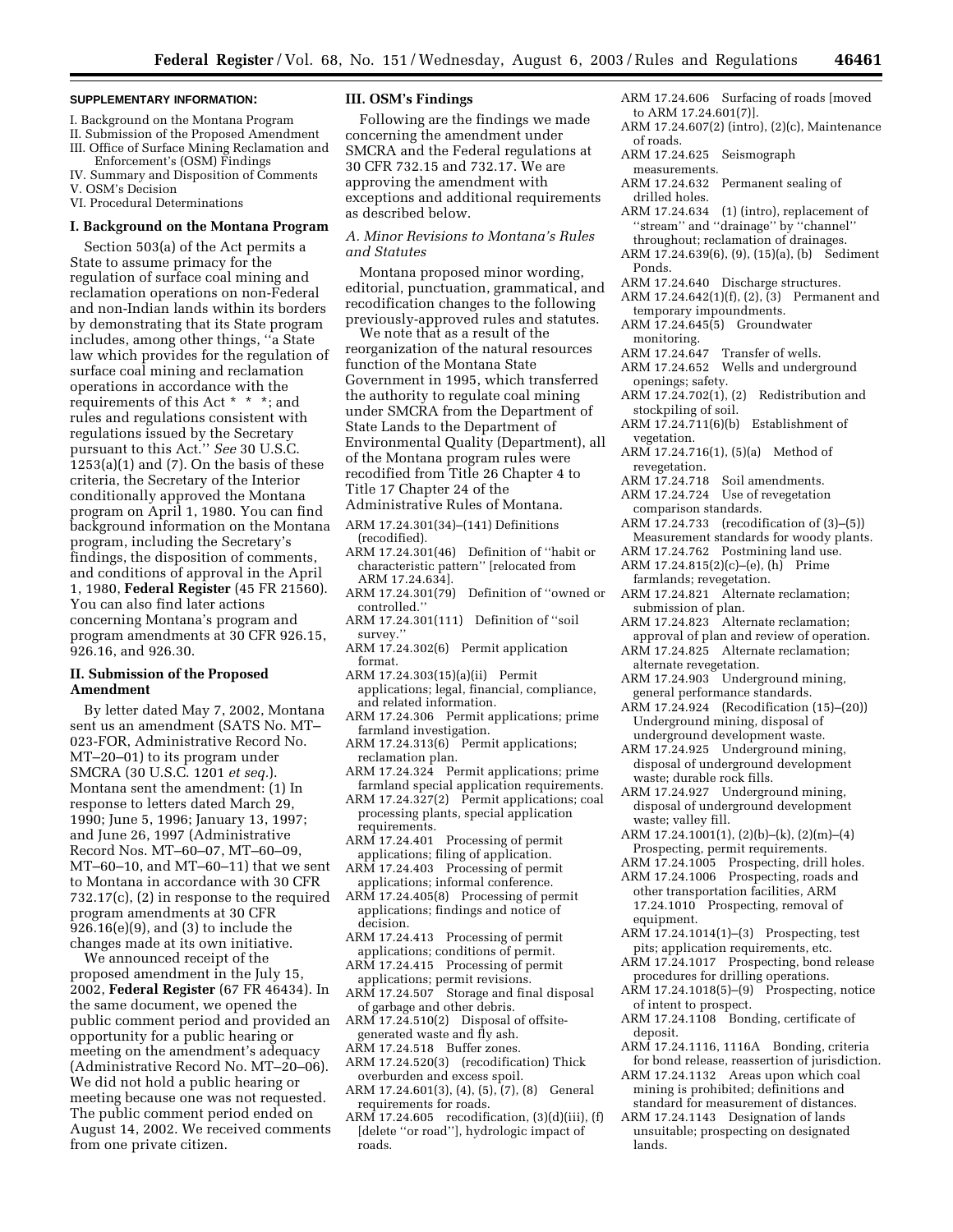Montana Code Annotated (MCA) 82–4–205 (recodification) and (1) Administration by department.

MCA 82–4–241(1) Receipts paid into general fund.<br>MCA 82–4–254

 $(3, last sentence), (4)$ Violation, penalty, waiver.

Because these changes are minor, we find that they will not make Montana's rules or statutes less effective than the corresponding Federal regulations or less stringent than SMCRA. We approve the proposed revisions.

*B. Revisions to Montana's Rules That Have the Same Meaning as the Corresponding Provisions of the Federal Regulations* 

Montana proposed revisions to the following rules containing language that is the same as or similar to the corresponding sections of the Federal regulations.

- ARM 17.24.301(34) (30 CFR 701.5),
- Definition of ''domestic water supply.'' ARM 17.24.301(39) (30 CFR 701.5),
- Definition of ''excess spoil.'' ARM 17.24.301(64) (30 CFR 701.5), Definition of ''material damage.''
- ARM 17.24.301(71) (30 CFR 701.5), Definition of ''non-commercial building.''
- ARM 17.24.301(73) (30 CFR 701.5), Definition of ''occupied residential dwelling.''
- ARM 17.24.301(76) (30 CFR 701.5), Definition of ''other treatment facilities.''
- ARM 17.24.301(103) (30 CFR 701.5), Definition of ''replace adversely affected domestic water supply.''
- ARM 17.24.301(110) (30 CFR 701.5), Definition of ''soil horizon.''
- ARM 17.24.304(5) (30 CFR 780.21(c)(1)/ 784.14(c) (1)), Baseline information; environmental resources.
- ARM 17.24.315(1)(b) (30 CFR 780.25(a)(2), (f)/784.16(a)(2), (f)), Plan for ponds and embankments.
- ARM 17.24.324(2), (3) (30 CFR 785.17(d), (e)), Prime farmlands, application requirements.
- ARM 17.24.505(2) (30 CFR 816/817.102(f)), Burial and treatment of waste materials.
- ARM 17.24.639(7)(b), (c) (30 CFR 816/ 817.49(c)(2)), Sediment ponds, containment requirements.
- ARM 17.24.639(8) (30 CFR 816/ 817.49(a)(6)(i)); 17.24.639(14) (30 CFR 816/ 817.46(c)(1)(iii)(H)); and 17.24.639(16) (30 CFR 816/817.49(a)(4)) Sediment ponds, foundation stability and embankment stability.
- ARM 17.24.639(17) (30 CFR 816/ 817.49(a)(3)), Sediment ponds, design standards.
- ARM 17.24.639(21) (30 CFR 816/ 817.49(a)(5), (a)(9)(ii)(A)), Sediment ponds, freeboard and spillway capacity.
- ARM 17.24.639(23) (30 CFR 816/ 817.49(a)(12)), Sediment ponds, inspections.
- ARM 17.24.642(6) (30 CFR 816/ 817.49(a)(12)), Permanent and temporary impoundments, inspections.
- ARM 17.24.725(1) (30 CFR 816/
- 817.116(c)(3)(i)), Period of responsibility. ARM 17.24.726(2) (30 CFR 816/817.111), Vegetation production, etc.
- ARM 17.24.728 (30 CFR 816/817.111), Composition of vegetation.
- ARM  $17.24.815(2)(f)(i)$  (30 CFR 823.15(b)(3)), Prime Farmlands, revegetation.
- ARM 17.24.823(2) (30 CFR 785.17(d)), Alternate reclamation; approval of plan.
- ARM 17.24.826 [replaces 17.24.1103] (30  $CFR 816.111(d), 816.116(c)(3),$  Alternate reclamation; period of responsibility.
- ARM 17.24.1002 (30 CFR 772.10 & 772.12), Prospecting, information & monthly reports.
- ARM 17.24.1003 (30 CFR 774.15 & 774.17), Prospecting, renewal & transfer of permits.
- ARM 17.24.1014(4) (30 CFR 772.12 & 772.14), Prospecting test pits, application requirements, etc.
- ARM 17.24.1104 (30 CFR 817.121(c)(5)), Bonding; adjustment of amount.
- ARM 17.24.1111 (30 CFR 800.40(a)(3)), Bonding; bond release application.
- ARM 17.24.1221 (30 CFR 795.3), Small operator assistance program (SOAP), program services.
- ARM 17.24.1222 (30 CFR 795.6), SOAP, eligibility.
- ARM 17.24.1223 (30 CFR 795.7), SOAP, filing for assistance.
- ARM 17.24.1224 (30 CFR 795.8), SOAP, application approval.
- ARM 17.24.1225 (30 CFR 795.9), SOAP, data requirements.
- ARM 17.24.1226 (30 CFR 795.10), SOAP, qualification of laboratories & consultants. ARM 17.24.1228 (30 CFR 795.12), SOAP,
- applicant liability. ARM 17.24.1261 (30 CFR 850.15),
- Certification of blasters.
- ARM 17.24.1262 (30 CFR 850.13), Blaster training courses.
- MCA 82–4–254(3) (SMCRA 518(b)), Violation penalty and hearing.

Because these proposed rules contain language that is the same as or similar to the corresponding Federal regulations, we find that they are no less effective than the corresponding Federal regulations. We approve the proposed revisions.

*C. Revisions to Montana's Rules and Statutes That Are Not the Same as the Corresponding Provisions of the Federal Regulations and Statutes* 

C.1. ARM 17.24.301(13) Definition of ''Approximate original contour'' (SMCRA Sec. 701(2) & 30 CFR 701.5)

Montana proposed to revise its definition of ''approximate original contour'' to: (1) Eliminate the phrase which includes terracing or access roads in the reclaimed area; (2) change ''refuse'' to ''waste;'' (3) add the requirement that depressions, except as provided at ARM 17.25.503(1), are eliminated; and (4) eliminate the statement which reads ''Permanent water impoundments may be permitted

where the department determines that they are in compliance with ARM 17.24.504.''

The Federal statute at SMCRA Sec. 701(2) and the Federal regulation at 30 CFR 701.5 include the phrase concerning terracing or access roads in the reclaimed area. The Federal regulations use the term ''coal refuse piles.'' The Federal statute and regulations do not specify the elimination of depressions. The Federal regulatory definition of ''approximate original contour'' (AOC) contains the phrase concerning the option of permitting of permanent water impoundments; SMCRA does not.

Montana states that it does not need to specify terracing or access roads as part of the reclaimed area, as elsewhere in the State program (ARM 17.24.501 and  $17.24.501\text{\AA}$ , all affected areas must be graded to AOC. The reclamation and grading of roads to be returned to AOC is specifically addressed at ARM 17.24.605 in the Montana program. Both the Federal statute and regulations address grading to achieve AOC for the reclamation of disturbed areas and roads (30 CFR 816.102/817.102; 816.150(b), (c), &  $(f)/817.150(b)$ , (c), &  $(f)$ ; and Sec. 515(b)(3) of SMCRA), in addition to the definition of AOC. The preamble does not address the need or reason to repeat this reclamation guidance in both sections. Therefore, because Montana contains the requirement to regrade and reclaim all disturbed areas to AOC elsewhere in the State program other than the definition of AOC, OSM finds the Montana proposal to be no less effective than the Federal regulations and no less stringent than SMCRA.

Concerning use of the term ''waste'' instead of ''refuse,'' Montana stated that ''waste'' is defined in the state program whereas ''refuse'' is not. Some States prefer to use the term ''waste'' instead of ''refuse,'' with New Mexico's program as an example. Because Montana has chosen to use and define the term ''waste'' instead of ''refuse,'' OSM approves Montana's revision as being no less effective than the Federal regulations.

Montana proposed to add the statement that depressions, except as provided in ARM 17.24.503(1), be eliminated. This requirement is not contained in the Federal definition of AOC but rather at 30 CFR 816.102(h). Montana also contains this requirement in its program at ARM 17.24.503. OSM finds no conflict with also including this requirement in the definition of AOC. OSM finds the Montana proposal to be no less effective than the Federal regulations.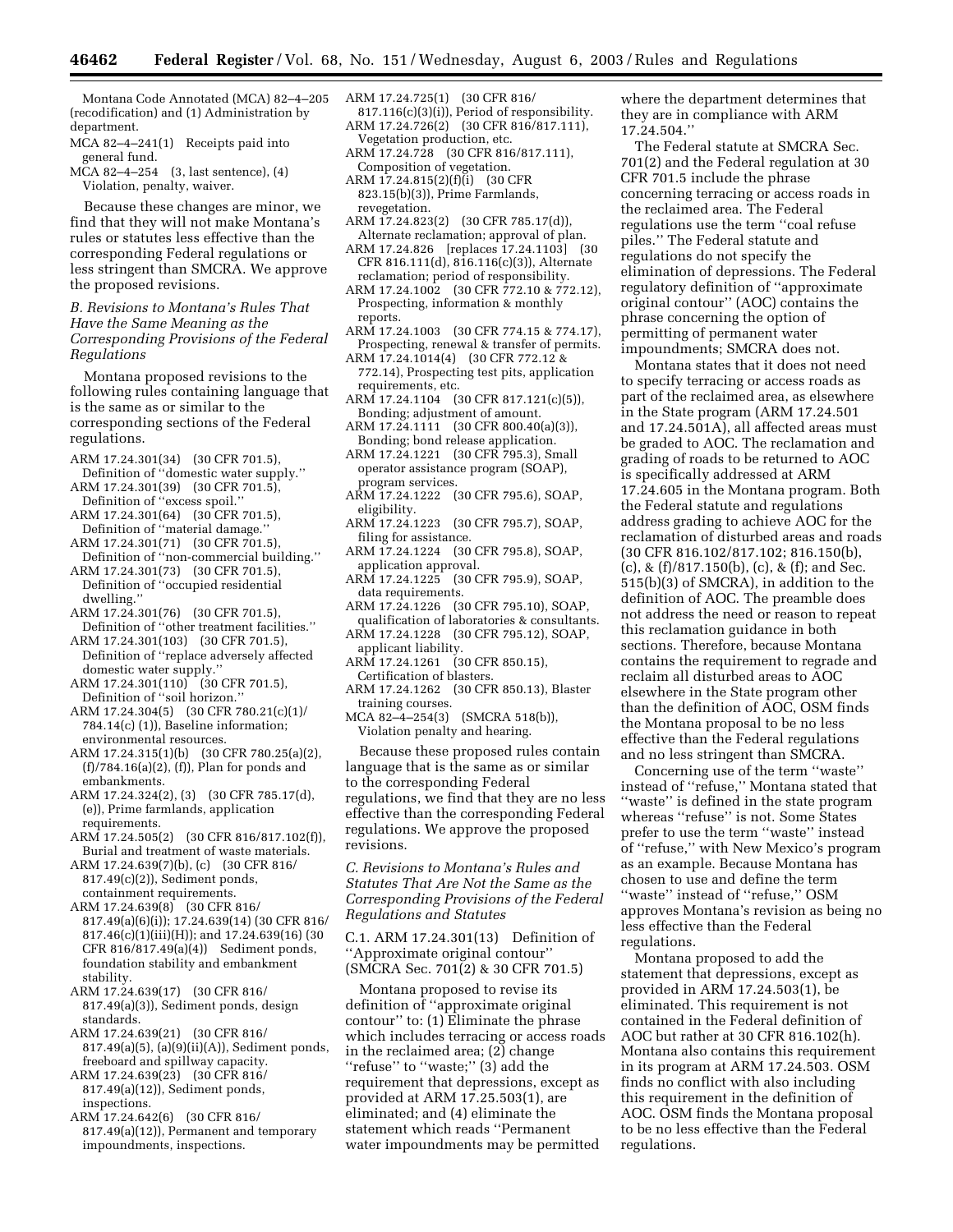Montana proposed to eliminate the phrase concerning the option of permitting permanent water impoundments if they are in compliance with ARM 17.24.504. This phrase is not an integral part of the definition of AOC and is only contained in the Federal regulatory definition of AOC, not in SMCRA. The preamble does not require this phrase for the definition of AOC. Both 30 CFR 816.49(b)/817.49(b) and ARM 17.24.504 allow permanent impoundments in reclaimed areas providing certain conditions are met. Therefore, OSM finds this revision to be no less effective than the Federal regulations.

C.2. ARM 17.24.301(47), (133) Definition of ''Head of Hollow Fill'' and ''Valley Fill'' (30 CFR 701.5)

Montana did not propose any revisions to these definitions. However, in the narrative included in the submittal, Montana addressed a required program amendment at 30 CFR 926.16(e)(9) that was imposed in a final rule dated August 19, 1992 (57 FR 37436). The amendment required Montana to delete the modifier ''noncoal'' from the organic materials prohibited in these fills. Under the Federal definitions, these fills may consist of ''any material, other than organic material.'' The Montana definitions allow ''any material other than non-coal organic material.''

In its narrative, Montana stated that under its definitions, the same materials are allowed, and excluded, as under the Federal definitions. It references earlier arguments in a letter to OSM dated February 19, 1993. The differences in the Montana and OSM positions on this issue stem from whether the terms ''coal'' and ''organic'' are used in an engineering sense or in a general natural-science sense. In an engineering sense, OSM considers coal to be rock, not an organic material, and ''organic'' to indicate biological materials that have undergone little decomposition (and hence are, from an engineering point of view, unstable). Montana uses ''organic'' in a general natural-science sense, to indicate that the material consists of molecules with a carbon framework. Montana argues that, as understood in the natural-science sense, its definitions exclude all organic materials other than those derived from coal, including all of the engineering-unstable materials excluded by the Federal regulations. Further, Montana's definitions allow only coal-derived materials, which are also allowed under the Federal regulations.

Based on this discussion, we agree with Montana that its definitions are not inconsistent with the Federal definitions, and that the Montana program definitions need not be revised. The required program amendment will be further addressed in a finding below regarding another part of the required amendment (applying to permit application requirements), at ARM 17.24.305.

C.3. Ownership and Control (ARM 17.24.301(79), 17.24.303(14), and 17.24.404) (30 CFR Parts 701, 724, 750, 773, 774, 775, 778, 785, 795, 817, 840, 842, 843, 846, 847)

Montana has proposed various revisions to its ownership and control (O&C) regulations. Montana previously proposed various programmatic revisions to ownership and control in MT–003–FOR. However, in the final rule notice on MT–003–FOR dated February 12, 2002 (67 FR 6395), OSM deferred on Montana's ownership and control regulations. This was because OSM revised the Federal regulations in response to recent legal challenges contesting the validity of OSM's regulations. OSM published a final rule **Federal Register** notice dated December 19, 2000 (65 FR 79663), on revised ownership and control regulations. A new 30 CFR part 732 letter concerning ownership and control will be sent to the States in the future to advise them of changes they need to make to their program in order to be no less effective than the newly revised Federal regulations. Until such time as OSM issues revised O&C guidance concerning necessary programmatic revisions to the States, OSM defers on the proposed Montana revisions concerning ownership and control.

C.4. ARM 17.24.305(2)(b) Preparation and Certification of Maps, Plans, and Cross-Sections (30 CFR 780.14(c))

Montana proposed to revise this rule (1) To delete the term ''professional geologist,'' (2) to change ''registered professional engineer'' to ''licensed professional engineer,'' and (3) to allow licensed professional land surveyors to prepare and certify materials except for maps, plans, and cross-sections for sedimentation ponds and spoil disposal facilities.

In the August 19, 1992, **Federal Register** notice (57 FR 37436), OSM placed a required program amendment (30 CFR 926.16(e)(9)) on Montana to submit proposed revisions to remove parts of the State program which the OSM Director could not approve, but which had been promulgated by Montana. Those parts of the State program that OSM requested be removed included the phrases

''registered land surveyor,'' and ''or a registered land surveyor'' at ARM 26.4.305(2)(b) and 26.4.321(3) (now ARM 17.24.305(2)(b) and 17.24.321(3)). ARM 17.24.321(3) was revised as required in program amendment MT– 003–FOR which was approved in a final rule published on February 12, 2002 (67 FR 6395). ARM 17.24.305(2)(b) and ARM 17.24.924(15) are addressed in this submittal, MT–023–FOR.

In its May 7, 2002, submittal, Montana proposed that maps, plans, and cross-sections required under certain sections of ARM 17.24.305 must be prepared by, or under the direction of, and certified by a qualified licensed professional engineer with assistance from experts in related fields, except that: (1) Maps and cross-sections required under certain sections of ARM 17.24.305 may be prepared by, or under the direction of, and certified by a qualified licensed professional land surveyor with assistance from experts in related fields, and (2) maps, plans, and cross-sections for sedimentation ponds and spoil disposal facilities may be prepared only by a qualified licensed, professional engineer. Montana states that MCA 37–67–101(6) provides that licensed professional land surveyors can prepare and certify mine maps and cross-sections but not plans. Montana has deleted the undefined term of ''professional geologist.'' Montana has also replaced ''registered'' with ''licensed'' which reflects current State practices.

OSM placed the required program amendment on the Montana program as OSM did not interpret the MCA as authorizing registration procedures for registered land surveyors to perform such tasks as preparing and certifying plans and cross-sections for: Mineral storage, cleaning and loading areas; storage areas for soil, spoil, coal waste, and garbage or other debris; water diversions and facilities for collection, conveyance, treatment, storage, and discharge of water; and explosives storage and handling facilities. In this submission, Montana maintains that the MCA does allow licensed professional land surveyors to prepare and certify mine maps and cross-sections, but not plans. Therefore, Montana has revised the language to reflect these duties.

We agree with Montana that many of the materials required by this rule may be prepared by surveyors, particularly descriptive maps and cross-sections of existing features, or cross-sections that interpolate between sections of plans prepared by an engineer. But Montana also notes that surveyors may not design and plan many structures. In addition to the provision here at (2)(b)(ii) specifying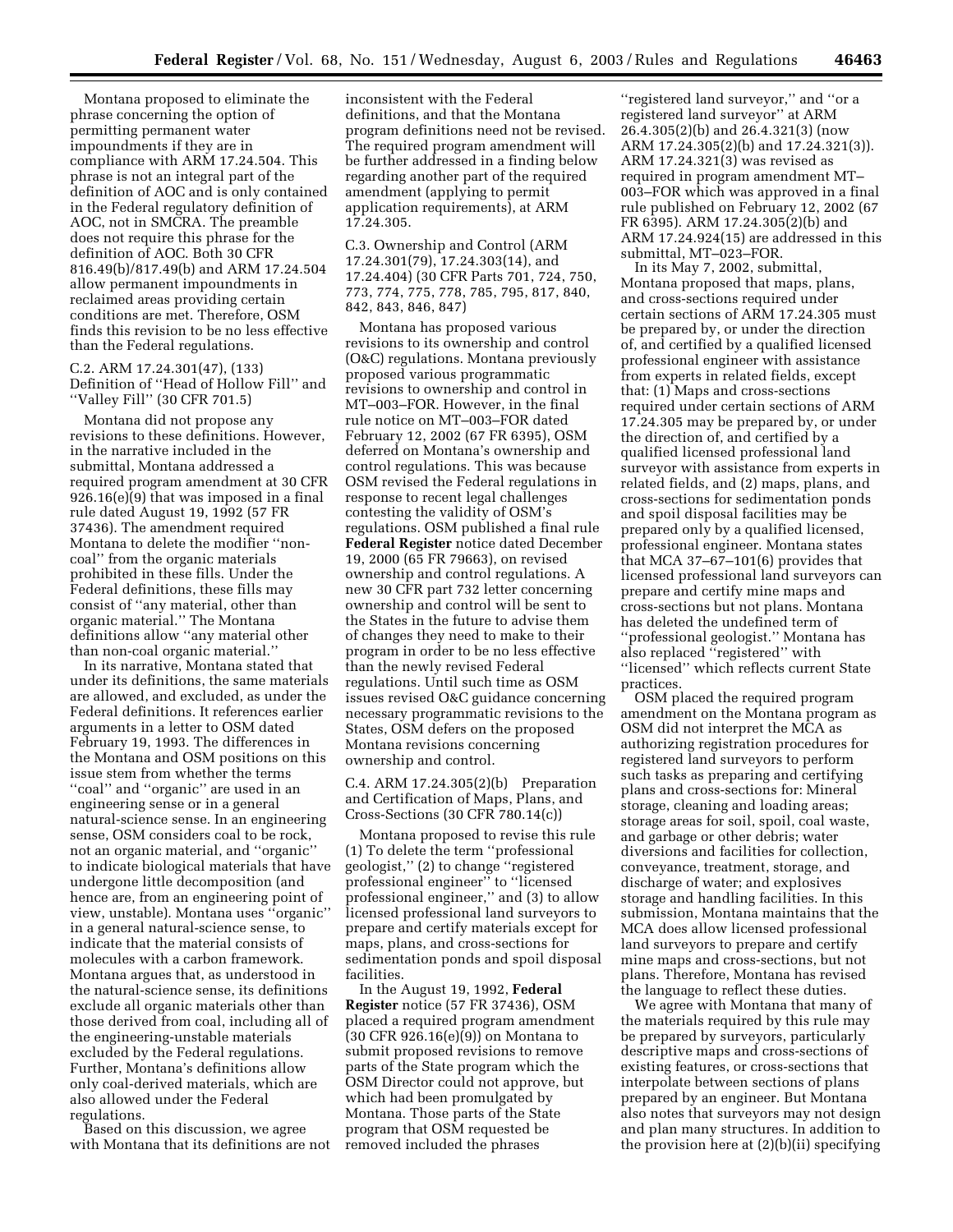certain materials that must be prepared by engineers, we reviewed the performance standards in Chapters 5 through 10 (*i.e.*, ARM 17.24.501– 17.24.1018). We found that in those Chapters, where the exact plans, crosssections, and maps are specified, preparation and certification by an engineer (as opposed to a surveyor) is specified where required. Therefore, we agree with Montana that qualified licensed professional land surveyors may prepare and certify some of these materials, and those they may not are adequately specified by subsection (2)(b)(ii) of this rule and the specific performance standards of Chapters 5–10 of the rules. Therefore, we approve Montana's proposal.

As noted above, we earlier required Montana to remove this language in a required program amendment codified at 30 CFR 926.16(e)(9). Based on this approval, that requirement is no longer applicable. In addition, 30 CFR 926.16(e)(9) required Montana to revise: (1) The definitions of ''head-of-hollow fill'' and ''valley fill'' at ARM 17.24.301; (2) 17.24.321(3) regarding surveyors; and (3) delete an alternate underdrain variance at 17.24.924(14) (now (15)). We note that in this final rule, we have removed the requirement to revise the fill definitions (*see* Finding C.2. above). Further, the Montana program at 17.24.321 and 17.24.924 was revised as required in a final rule published on February 12, 2002 (67 FR 6395). Therefore, all of the changes required by 30 CFR 926.16(e)(9) have been completed or removed. Accordingly, we are removing the required program amendment.

# C.5. ARM 17.24.321 Transportation Facilities Plan (30 CFR 780.37/784.24)

In the May 7, 2002, submittal, Montana proposed revisions to combine the requirements for railroad systems (now labeled ''railroad loops'') with the requirements for roads at ARM 17.24.301, 17.24.321, 17.24.601, 17.24.603, 17.24.605, and 17.24.607. Also, Montana has prescribed that roads performance standards are applicable to haul roads and access roads. In this section concerning transportation facilities plans, Montana has made many editorial revisions to reflect these programmatic changes. In addition, Montana has specified that plans for low-water crossings of perennial and intermittent stream channels must be submitted and demonstrate that protection will be maximized in accordance with the performance standards of the ARM 17.25.600 series. Montana also specifies that ramp roads will be shown on the maps.

The Montana revisions have Federal counterparts at 30 CFR 780.37 (784.24 for underground mines) which require that such information be included in roads systems plans and drawings. The Federal regulations do not specify that railroad systems be included on road systems maps, so Montana is adding an extra requirement. The Federal requirements contain specifications for low-water crossings and intermittent stream channels at 30 CFR 780.37(a) relating to the hydrology performance standards. The Federal regulations at 30 CFR 780.37/784.24 contain the requirement that primary roads be certified by a qualified registered professional engineer with experience in the design and construction of roads. Secondary roads (access roads) need only be shown on road systems maps, and not certified. The Federal definition of ''road'' at 30 CFR 701.5 excludes ''ramp roads.''

Therefore, the Director finds that the Montana revisions are no less effective than the Federal counterpart and approves them.

#### C.6. ARM 17.24.405 Findings and Notice of Decision (30 CFR 926.30)

Montana proposed to delete the requirement that, when an application concerns Federal lands, the Department issue its findings on the same day that the Federal regulatory authority issues its findings. Montana explained that they consider the language proposed for deletion to be obsolete, because the Federal regulatory authority (OSM) no longer prepares written findings on Federal lands, that being the sole responsibility of the State.

Under the Federal Land Program at 30 CFR part 740, and the State-Federal Cooperative Agreement at 30 CFR 926.30, Montana has sole responsibility for findings related to permit approval or denial under SMCRA and OSM retains some responsibilities related to other Federal laws. Further, since the language proposed for deletion did not include the defined term ''Federal coal regulatory authority,'' but rather the undefined term ''federal regulatory authority,'' the language proposed for deletion might possibly refer to other Federal agencies.

Nevertheless, we find that the deleted language was directory, not mandatory. Further, there is no corresponding Federal requirement. This deletion does not affect the authority or jurisdiction of any Federal agency. In particular, we note that under the State-Federal Cooperative Agreement at 30 CFR 926.30 VI.C.3., the Department may approve a SMCRA mining permit prior to Secretarial approval of a mining plan

document, provided that the applicant is advised that authorization to mine is not complete. For these reasons, we find that the deletion is not inconsistent with any Federal requirement, and we approve the deletion.

#### C.7. ARM 17.24.416 (formerly 26.4.410) Permit renewal (30 CFR 774.15)

Montana proposed to: (1) Move former ARM 17.24.416(2)(c) to (1)(d); (2) eliminate (2)(b) concerning the extension of permit boundaries beyond the existing permit; (3) revise the crossreference at proposed (2)(c); and (4) make other grammatical revisions.

Montana states that the elimination of (2)(b) concerning amendments to permits is due to its coverage under major permit revisions: All the provisions of ARM 17.24.401–405 and the performance standards of subchapters 3, 5, 6, 7, 8, 9, and 10. Montana reasons that permit renewals and major permit revisions are distinct processes and should be differentiated. The Federal regulations require that any extension to the area covered by the permit, except incidental boundary revisions, shall be made by a new permit application. This is addressed by Montana at ARM 17.24.417(1).

At 30 CFR 774.15 concerning permit renewals, the Federal regulations allow the renewal form to be set by the regulatory authority (RA) with certain minimum requirements necessary for submission. Montana addresses permit application criteria at ARM 17.24.401 to 17.24.405.

Montana states that the revised crossreference at (2)(c), from the statutes at MCA 82–4–225 and 82–4–232 to ARM 17.24.1104(1), is a correction. This subsection requires that prior to approving a permit renewal, the Department shall require any additional performance bond. The Federal regulations at 30 CFR 774.15 $(b)(2)(v)$ contain a similar provision. The other revisions proposed by Montana to ARM 17.24.416 are non-substantive revisions. We believe that the Montana program contains permit renewal and permit revision provisions substantively identical to the Federal regulations. Thus, we find the proposed Montana revisions are no less effective than the Federal regulations and approve the revisions.

C.8. ARM 17.24.501 & 17.24.501A General Backfilling and Grading, Final Grading (30 CFR 816/817.100, .102, 816.101)

Montana proposed to delete rule ARM 17.24.501A, altering and moving some of its provision to rule 17.24.501, and deleting others. Revisions, deletions,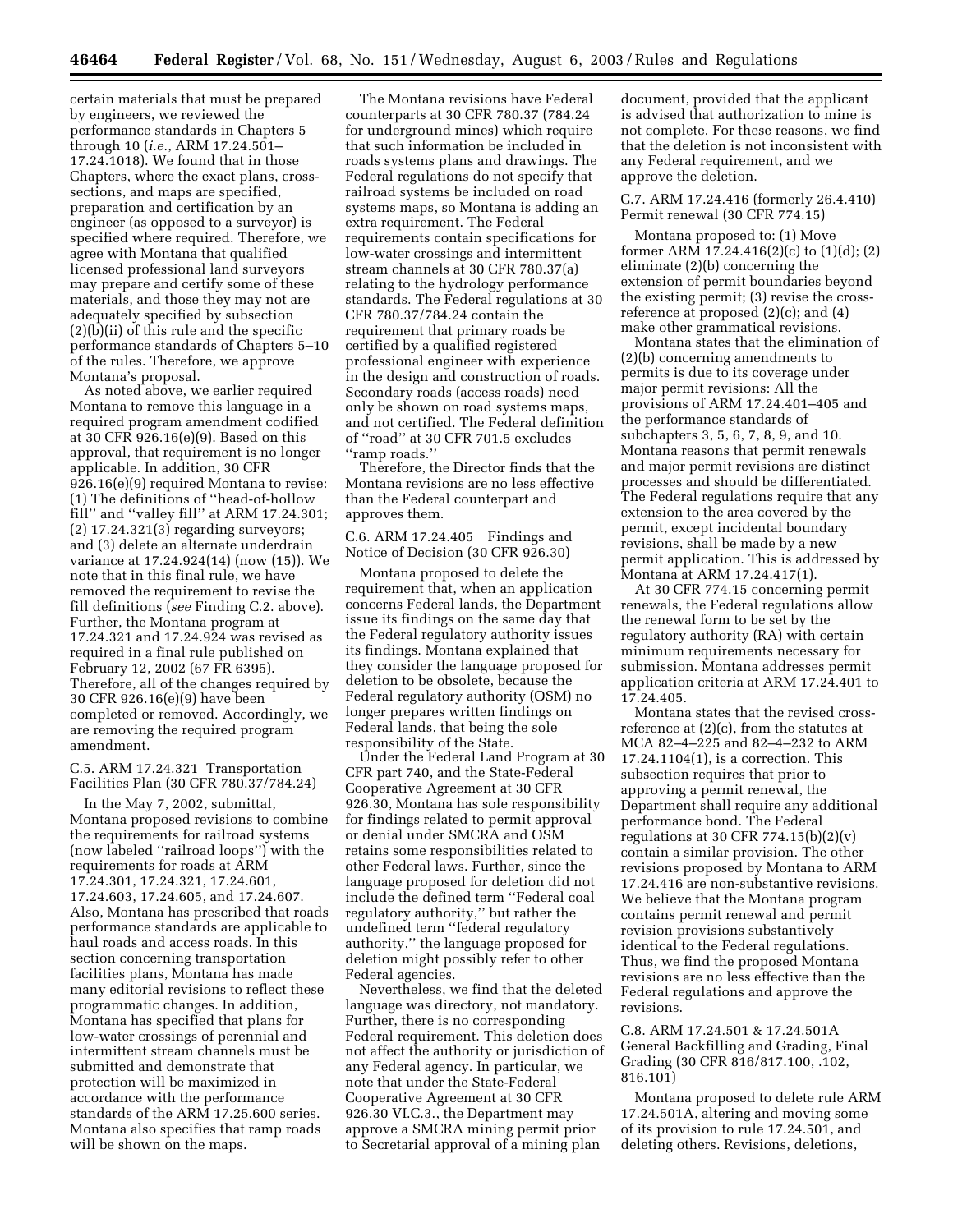and additions were also proposed for 17.24.501. Revisions not discussed below are minor editorial or codification changes.

At 17.24.501(1), Montana proposed to delete an allowance for an operator to obtain more time for backfilling and grading; a similar provision was proposed to be added at paragraph (6) and will be discussed below. Montana also proposed to delete a provision that required additional bond in cases of extended time allowance. We note, however, that ARM 17.24.1104(1) would still allow the Department to adjust the bond amount ''as standards of reclamation change.'' The Federal regulations do not have any specific provision requiring additional bonding for extended backfilling and grading times, except for the general bond adjustment clause at 30 CFR 800.30(a). Therefore, we find that this proposed deletion is not inconsistent with the Federal requirements.

At paragraph (4)(intro), Montana proposed to add a new provision incorporating a part of existing 17.24.519A(1)(a), requiring that all final grading be to approximate original contour, that final slopes be graded to prevent slope failure, may not exceed the angle of repose, and must have a static safety factor of 1.3. This is substantively the same as the Federal requirements at 30 CFR 816/ 817.102(a)(1) and (3).

At subparagraph (4)(a), Montana proposed to delete the requirement to eliminate all spoil piles and depressions. We note that these requirements have been added to the definition of ''approximate original contour'' at 17.24.301(13) (*see* Finding C.1. above). Therefore, this proposed deletion does not render the Montana program less effective than the Federal requirements.

At paragraph (6), Montana proposed revised standards for contemporaneous reclamation, that were moved in part from existing 17.24.501A(3). Montana proposed that, for strip mining, there must not be more than four consecutive spoil ridges and backfilling and grading to AOC must be complete within two years after coal removal. For ''other excavations'' (which presumably would include underground mines), backfilling and grading must be ''kept current as departmental directives dictate for each set of field circumstances.'' It is unclear whether ''departmental directives'' refers to written policies or to instructions and/or permit conditions assigned ad hoc to each operation. The Montana proposal also provides for case-specific variances from these standards when approved by the

Department based on demonstrations by the operator. The Federal regulations establishing time and distance standards for the evaluation of contemporaneous reclamation at 30 CFR 816.101 have been suspended indefinitely (July 31, 1992; 57 FR 33875). Therefore each regulatory authority may define ''as contemporaneously as practicable'' for itself in accordance with its State processes. The Federal requirement for contemporaneous reclamation for underground mines at 30 CFR 817.100 also allows regulatory authorities to establish their own schedules. Therefore, we find that Montana's proposals are not inconsistent with the Federal requirements.

At 17.24.501A(1)(a), Montana proposed to delete a statement that the final surface need not have the exact elevations as the premining surface, and a requirement that no slope be steeper than 20 percent without departmental approval. No Federal counterparts exist for these requirements, so their deletion is not inconsistent with the Federal requirements.

At 17.24.501A(1)(b) and (c), Montana proposed to delete requirements for (1) Measuring methods for slopes pre- and post-mining, and (2) an upper limit for postmining slopes based on either the premining slope or lesser slopes specified by the Department. There are no Federal provisions for the measurement of slopes, and no limits on slope steepness beyond those incorporated by Montana at new 17.24.501(4). Therefore, these deletions do not render the Montana program inconsistent with the Federal requirements.

For the reasons discussed above, we approve the revisions proposed for ARM 17.24.501 and .501A.

C.9. ARM 17.24.503 Small Depressions (30 CFR 816/817.102(h))

Montana has proposed revisions to the rule on small depressions to: (1) Add the promotion of wildlife use to the approvable uses for small depressions by the Department of Environmental Quality; (2) delete the phrase that small depressions may not be inappropriate substitutes for construction of lower grades on reclaimed lands; and (3) delete the sentence that small depressions have a holding capacity of less than 1 cubic yard of water.

The Federal regulation at 30 CFR 816/ 817.102(h) allows the construction of small depressions to enhance wildlife habitat. Therefore, this proposal by Montana addressing wildlife use is no less effective than the Federal counterpart.

The phrase concerning ''inappropriate substitutes for the construction of lower grades'' comes from the original language in the Federal regulations at 30 CFR  $816/817.102(c)(3)$ . This phrase is no longer in the Federal regulations. Therefore, the Montana deletion would make the rules no less effective than the Federal counterpart.

Lastly, the proposed deletion of the size limit would leave it to the Department's discretion to define ''small'' in various circumstances. The Federal program has no size guidelines for small depressions. We find that the deletion would not be inconsistent with the Federal regulations.

C.10. ARM 17.24.510 Disposal of Offsite-Generated Waste and Fly Ash (30 CFR 816/817.81, 816/817.89)

Montana proposed to revise ARM 17.24.510 to allow waste produced outside the permit area to be used for ''other purpose or disposed of on the mine site,'' in addition to use as fill material, if the permittee can demonstrate that the disposal will be conducted in accordance with sections of the Montana program concerning hydrologic requirements, soil redistribution and stockpiling, the establishment of vegetation, ''and any other applicable provisions of the Act and rules.'' One included requirement is the performance standards at ARM 17.24.505, which governs the disposal of wastes generated on-site. All waste material used on the permit area must receive prior approval by the Department. Montana's explanatory note indicates that wastes might in the future be used for purposes other than fill or disposal (*e.g.*, for road base material or road sanding in winter).

The counterpart Federal regulations for coal mine waste (30 CFR 816.81(b)/ 817.81(b)) require that coal mine waste material from activities located outside a permit area may be disposed of in the permit area only if approved by the RA. Approval shall be based upon a showing that such disposal will be in accordance with those section's standards concerning coal mine waste disposal. This language is substantively similar to the Montana proposed revision. The Federal requirements for disposal of noncoal wastes (30 CFR 816.89/817.89) do not address off-site generated wastes or the use of wastes for beneficial purposes like those suggested by Montana. Thus, Montana's proposal to regulate these materials according to the performance standards for hydrology, coal waste disposal, soil protection, revegetation, and all other applicable requirements, is not inconsistent with the Federal requirements.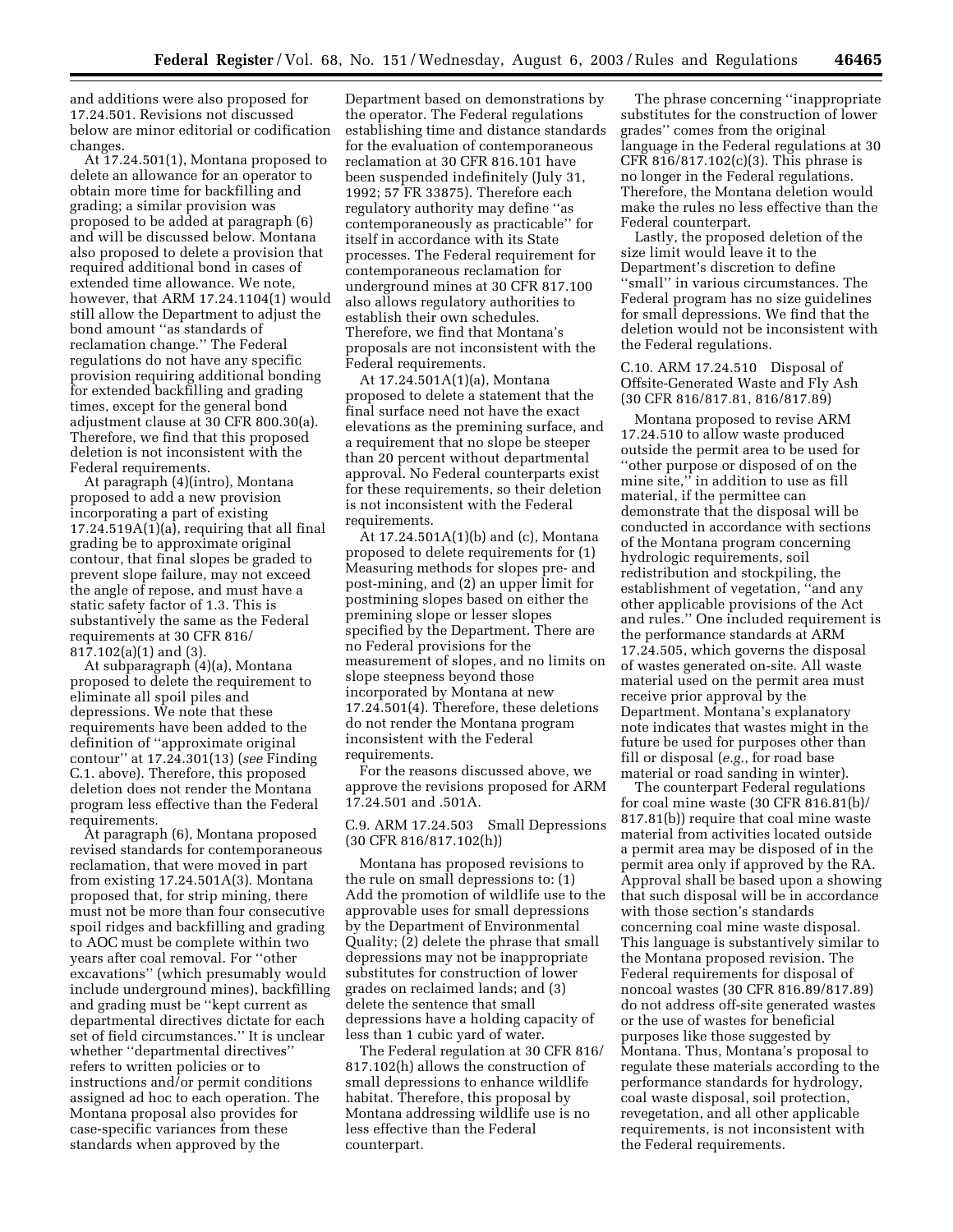Since both the Federal regulation and the Montana rule allow for disposal of coal mine waste materials generated off the permitted area when approved by the RA and based a showing that performance standards will be met, we find the Montana revision to be no less effective than the Federal requirements. We approve the proposed rule.

# C.11. ARM 17.24.514 Contouring (30 CFR 816.102(j))

Montana proposed to delete ARM 17.24.514 concerning contouring, stating it to be ''redundant.'' ARM 17.24.514 states that final grading and surface preparation, before soil replacement, must be done along the contour to minimize subsequent erosion and instability unless approved otherwise by the RA. Surface preparation must be performed to minimize erosion and provide a surface for the replacement of soil that will minimize slippage.

At ARM 17.24.501(4), (5), and (6) and ARM 17.24.702(4) and (5), Montana addresses all or parts of the requirements to restore lands to approximate original contour; to grade to prevent slope failure, slippage and erosion; and to scarify on the contour. The Federal regulations address these requirements at 30 CFR 816/817.102(a), (j), and (k). Therefore, we agree that ARM 17.24.514 is redundant in the Montana program as it is covered at ARM 17.24.501 and 17.24.702. We approve the proposed deletion as being no less effective than the Federal regulations.

C.12. ARM 17.24.519A and .520 Thick Overburden and Excess Spoil (30 CFR 816.104)

At 17.24.519A, Montana proposed to move the requirements with revisions to 17.24.520. We note that Montana, in an earlier program amendment (MT–003- FOR; Administrative Record Nos. MT– 12–01 and MT–12–5; February 1 and 28, 1995), proposed deletions in this rule on which OSM deferred a decision (February 12, 2002; 67 FR 6395, 6400; see Finding L). We must address that deferral before we address the current proposals.

The earlier deletions were (1) the requirement that all highwalls and spoil piles be eliminated with spoil and suitable waste materials; and (2) a variance from that requirement, based on highwall retention and alternate reclamation rules at ARM 26.4.313(3)(b) and 26.4.821–824. We further note that this second provision, *i.e.,* the variance, had been deferred by OSM in a still earlier amendment (MT–001 and MT– 002; Administrative Record No. MT–5–

1; December 21, 1988; *see* final rule dated May 11, 1990; 55 FR 19728, 19730; *see* Finding 3). Since this variance provision had never been approved by OSM, we have no objection to its deletion. The deletion of the first provision was deferred until it could be established, by the Montana rule making that is the subject of the current program amendment, that the requirement for the elimination of highwalls and depressions existed elsewhere in the revised Montana program. We note that the currently proposed ARM 17.24.501, referencing the currently proposed definition of ''approximate original contour,'' does indeed contain this requirement. Hence, we find the earlierproposed deletion of this requirement, on which we earlier deferred a decision, to be not inconsistent with the Federal requirements. Since the remainder of 17.24.519A is being moved to 17.24.520, we find that the deletion of 17.24.519A does not substantively alter the Montana program, and we approve it.

At 17.24.520(1) and (2), Montana proposed new provisions taken in part from 17.24.519A. Paragraph (1) defines thick overburden according to a factor of 1.2. At paragraph (2), Montana adds the performance standard that for thick overburden, highwall elimination must be accomplished by backfilling (rather than highwall reduction) before any excess spoil disposal would be allowed. The Federal regulations at 30 CFR 816.104 do not place a numerical value on overburden thickness. Rather, thick overburden is defined more generally as those situations where the postmining (bulked) overburden depth so exceeds the premining depth (*i.e.*, the sum of overburden and coal depth) that backfilling and grading would not achieve AOC. The Federal performance standard for thick overburden is to restore AOC, then use remainder to attain the lowest possible grade, or dispose of it as excess spoil. We find the Montana proposal to be consistent with these requirements, and we approve it.

# C.13. ARM 17.24.522 Permanent Cessation of Operations (30 CFR 773.4(a))

OSM advised Montana in an October 17, 1995, issue letter on MT–003-FOR (Administrative Record No. MT–12–16) that the Montana program needed to address situations where a permit is terminated, revoked, or suspended. In this submittal, Montana proposed a revision clarifying that an operator who permanently ceases strip or underground mining operations in all or part of the permit area must permanently reclaim all affected areas regardless of whether the permit has

expired, been revoked, or suspended. Additionally, Montana added an editorial clarification that this provision addresses mining operations not only in all of the permit area, but also when operations cease in only a part of the permit area. Therefore, Montana has made the revisions required by OSM. We find this revision to be no less effective than the Federal regulations and approve the proposed revision.

C.14. ARM 17.24.601 General Requirements for Road and Railroad Loop Construction (30 CFR 816/ 817.150, 816/817.151, and 816/817.181)

Montana proposed numerous changes to this rule. In several sections, Montana proposed to apply these requirements to railroad loops in addition to roads. Under OSM's rules, railroads are considered ''support facilities.'' Their performance standards at 30 CFR 816/ 817.181 are similar to, but less specific than, the performance standards for roads. We find that applying road performance standards to railroad loops is not inconsistent with the Federal requirements.

In paragraph (1), Montana proposed to expand the conditions under which roads would be allowed to traverse otherwise reclaimed areas, with justification based on the needs of the operation. OSM's regulations do not address any limitation on road location in regard to any potential delay of other reclamation. Thus, we find that this proposed revision is not inconsistent with the Federal requirements.

At paragraph (2)(a) and (b), Montana proposed to delete some requirements for ramp roads. In OSM's regulations, ramp roads are excluded from the definition of ''road'' at 30 CFR 701.5, and hence OSM has no requirements for ramp roads. At subparagraph (c), Montana proposed to delete several requirements for specific grades, and to delete former (2)(e) regarding horizontal and vertical alignment of roads. New (2) would require that access and haul roads be graded, constructed, and maintained according to sound engineering and construction practices to incorporate appropriate limits for grade, width, surface material, surfacedrainage control, culvert placement, and any other design criteria established by the Department. The Federal provisions at 30 CFR 816.150(c) similarly require that the design and construction of roads incorporate ''appropriate'' limits for grade, without specific numeric grade limits. For the reasons discussed here, we find the proposed revisions at paragraph (2) to be consistent with the OSM regulations.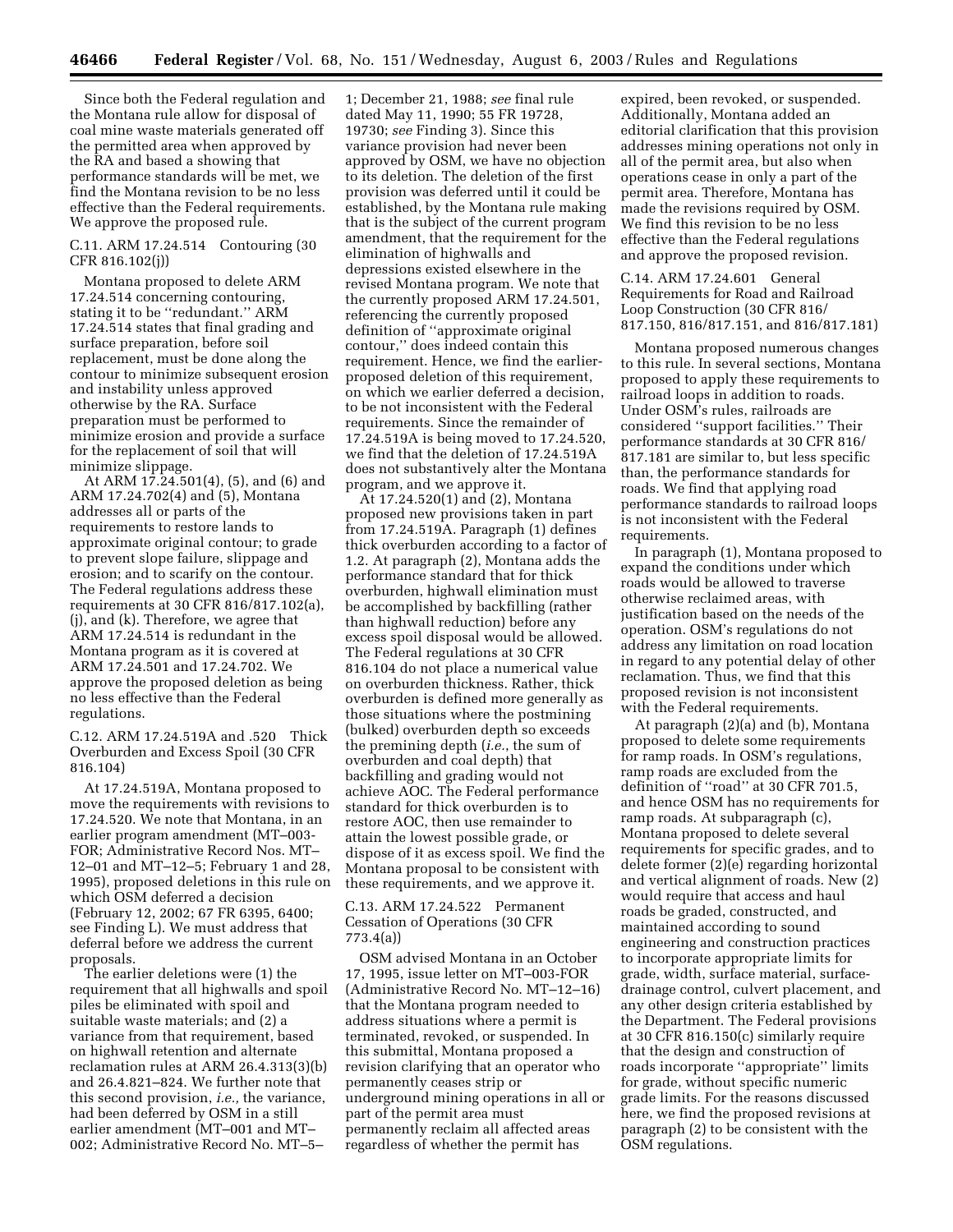Montana proposed at paragraph (6) to delete the last sentence regarding the applicability of State and Federal legal limitations on runoff from roads and railroad loops. As Montana notes, this provision is redundant with ARM 17.24.633(4).

At paragraph (9), Montana proposed to add a requirement for Departmental approval of dust-control methods. The Federal requirements at 30 CFR 816.150(b)(1) only require compliance with current prudent engineering practice. We find Montana's proposal to be consistent with the OSM requirement.

At paragraph (10), Montana proposed to delete some specific road reclamation requirements and state that roads must be reclaimed in accordance with the approved plan (under ARM 17.24.321(1)(g), the road reclamation plan must be in accordance with the standards of subchapters 5 through 8). Montana's narrative explained that the intent was to simplify the language while retaining the meaning. Proposed for deletion was the phrase ''graded to approximate original contour and ripped, subsoiled or otherwise tilled.'' We note that under ARM 17.24.501(4), all affected lands are required to be regraded to approximate original contour, and ARM 17.24.702(4)(b) requires that all regraded areas must be scarified to a minimum of 12,'' and the operator must also achieve revegetation success (which may require deeper ripping). Also proposed for deletion was a sentence requiring reclaimed roads to be resoiled, conditioned, and seeded in accordance with subchapter 7 and a sentence indicating reclaimed roads must be abandoned in accordance with the Act and its rules. We note that subchapter 7, the Act, and the Act's rules are applicable with or without this language. Also proposed for deletion was a list of suggested measures to control erosion on reclaimed roads. The requirement to control erosion remains. We note that the suggested list is directory, not mandatory. Based on the above discussion, we find that the proposed revisions to paragraph (10) only eliminate redundant language and do not change any fundamental requirements.

For these reasons, we approve the revisions proposed for ARM 17.24.601.

C.15. ARM 17.24.603 Road and Railroad Loop Embankments (30 CFR 816/817.150, 816/817.151, and 816/ 817.181)

Montana proposed numerous changes to this rule. Previously, this rule also applied to embankments that impound water. In several sections, Montana

proposed to delete requirements for such embankments, adding a new statement at proposed paragraph (5) that embankments which impound water must be designed and constructed in accordance with ARM 17.24.639. We agree with moving the requirements for water-impounding embankments to ARM 17.24.639. They will be discussed in a separate finding below.

In the introductory paragraph, Montana proposed to delete language requiring that road/railroad embankments be designed and certified by a registered professional engineer. We note that this requirement still exists at ARM 17.24.321(3).

At previous paragraphs p(1)–(8) and (10)–(12), Montana proposed to delete numerous specific design, construction, and performance standards. Following the deletions, the remaining standards would be: at (1), removal of all organic material from embankment foundations; at (2), embankment material must meet some suitability standards; at (3), embankment layers must be compacted as necessary; and at (4), minimum seismic safety factor of 1.2 and static safety factor of 1.5 must be met.

OSM requirements for road embankments at 30 CFR 816/817.151(b) apply only to primary roads, and provide that each primary road embankment shall have a minimum static factor of 1.3 (or meet the requirements established under Sec. 780.37(c), which allow for regulatory authorities to establish design standards in lieu of the static safety factor). The Federal regulations for support facilities (which includes railroads) at 30 CFR 780.38/784.30 and 816/817.181 have no embankment or stability requirements. Therefore, we find that the proposed deletion of the more specific design, construction, and performance standards is not inconsistent with the Federal requirements.

For the reasons discussed above, we approve the proposed revisions to ARM 17.24.603.

C.16. ARM 17.24.604 Soil Removal (From Road Areas) (30 CFR 816/817.22, 816/817.150, 816/817.151, and 816/ 817.181)

Montana proposed to delete this rule, which required removal of soil before road or railroad construction, including a distance of 10 feet (or other distance approved by the regulatory authority) from the edge of the road, and to prevent contamination or degradation of soil. In its explanatory note, Montana indicates that all of these requirements are duplicated at ARM 17.24.701, except the 10 feet distance. They note that the

10 feet distance is arbitrary and impractical.

OSM's rules regarding roads and support facilities at 30 CFR 816/ 817.150, 816/817.151, and 816/817.181 do not address soil handling for roads; instead, soil handling requirements for all mining operations, including roads, are addressed in 30 CFR 816/817.22. There is no requirement for soil removal beyond the edges of roads or railroads. We find that Montana's proposed deletion of ARM 17.24.604 is not inconsistent with the Federal requirements, and we approve the deletion.

C.17. ARM 17.24.605 Hydrologic Impact of Roads and Railroad Loops (30 CFR 816/817.150, 816/817.151, and 816/817.181)

Montana proposed numerous changes to this rule. In several sections, Montana proposed to apply these requirements to railroad loops in addition to roads. Under OSM's rules, railroads are considered ''support facilities.'' Their performance standards at 30 CFR 816/ 817.181 are similar to, but less specific than, the performance standards for roads. We find that applying road performance standards to railroad loops is not inconsistent with the Federal requirements.

At paragraph (1), Montana proposed to delete the requirement that contributions of sediment not exceed the limits of State or Federal law. As Montana noted in its explanation, this requirement also exists at ARM 17.24.633(4). Therefore, the deletion of this language does not eliminate the requirement.

At paragraph (2), Montana proposed to delete some detailed requirements for locations of road drainage ditches, particularly with regard to cut and fill slopes. Similar language existed in OSM's initial permanent program rules at then-existing 30 CFR 816.153(b)(1), but was subsequently deleted. Currently, at 30 CFR 816/817.151(d)(3), there are no corresponding requirements for road ditches. Montana also proposed to delete the last sentence of paragraph (2), which addressed ditch slope. As Montana notes, this is redundant with paragraph (3) (intro), which requires all roads to be adequately drained. Therefore, we find that these proposed deletions are not inconsistent with Federal requirements.

At paragraph (3), Montana proposed to exclude ramp roads from road drainage control requirements. As noted above, in OSM's regulations ramp roads are excluded from the definition of ''road'' at 30 CFR 701.5, and hence OSM has no requirements for ramp roads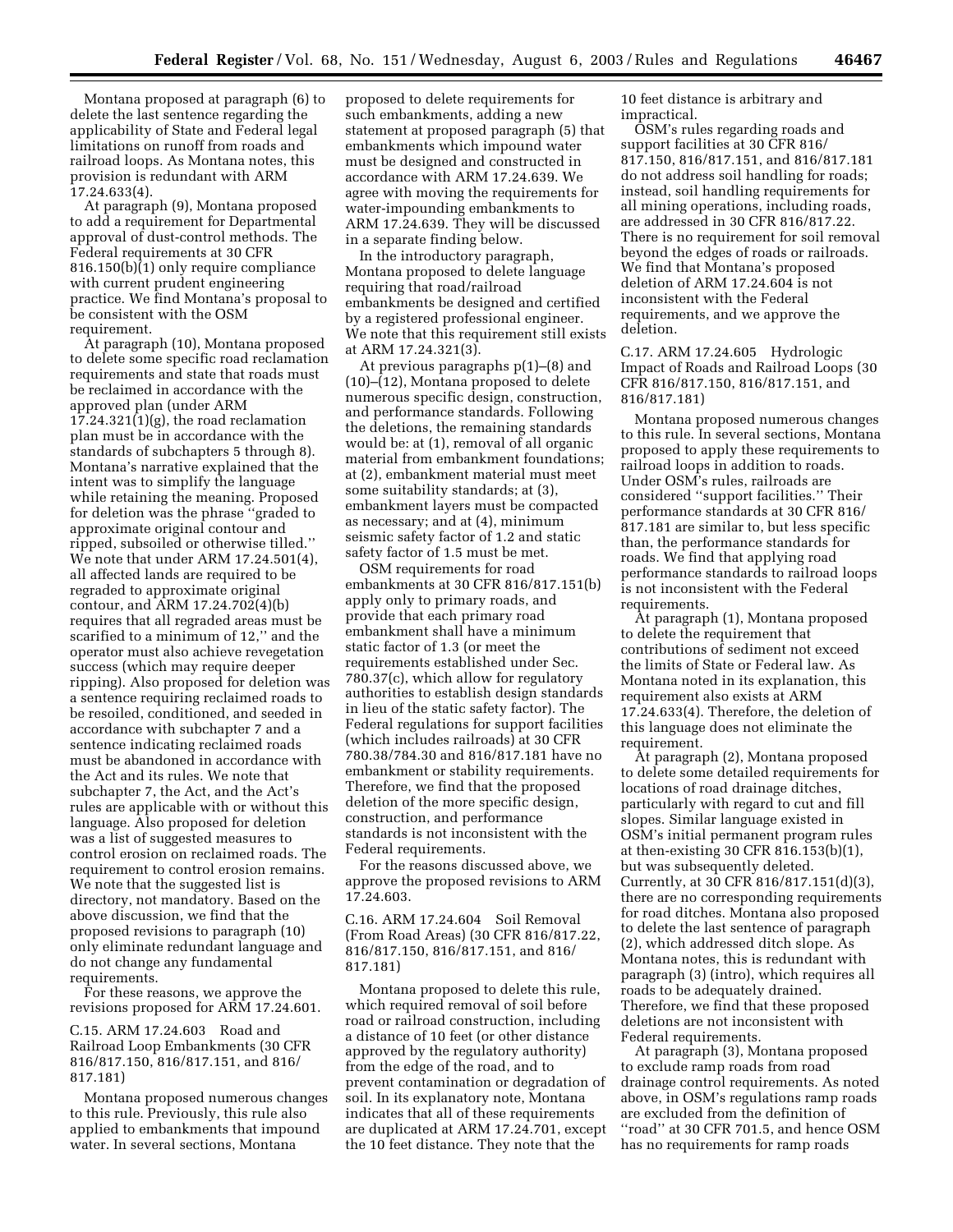beyond the general sediment controls required in the pit area. Montana also proposed to add culverts and bridges to the non-exhaustive list of drainage control structures that may be used. The Federal provision at 30 CFR 816/ 817.151(d)(1) similarly suggests culverts and bridges. Therefore, we find that these proposed revisions are not inconsistent with the Federal requirements.

At new subparagraph (3)(a), Montana proposed to delete the restriction that discharge capacity of road water-control structures may not rely on hydraulic head (*i.e.*, impoundment at the entrance). Instead, Montana proposed that the discharge must ''safely'' pass the required design event. Montana notes in its explanation that use of hydraulic head to increase discharge rates can be safe in some cases. The OSM requirement at 30 CFR 816/ 817.151(d)(1) only requires that the drainage-control system be designed to ''safely pass'' the design event. We find the Montana revision to be consistent with the Federal requirement. Montana also proposed to add a provision that the Department may require a greater design event for culverts than the 10 year storm. This revision matches language in the Federal rule.

At new subparagraph (3)(b), Montana proposed to delete a requirement that certain large culverts be designed for a 25-year storm event. Similar language existed in OSM's initial permanent program rules at then-existing 30 CFR 816.153(c)(1), but was subsequently deleted. Current OSM rules require, for primary roads, that the drainage control system be designed for a 10-year storm ''or greater event'' as specified by the regulatory authority (which was also added by Montana at new subparagraph (3)(a)). We find that Montana's proposed revision is consistent with the Federal requirement.

At new subparagraph (3)(c), Montana proposed to delete culvert requirements for trash racks and fill cover depths. Similar language existed in OSM's initial permanent program rules at thenexisting 30 CFR 816.153(c)(1), but was subsequently deleted. OSM's current regulations at 30 CFR 816/817.151(d)(2) require only that culverts be maintained in a free and operating condition. Montana has retained language requiring that culverts be constructed to avoid plugging. We find Montana's proposed deletion to be consistent with the Federal requirements.

Also in this subparagraph, Montana has proposed to delete a provision specifying culvert spacing. Again, similar language existed in OSM's initial permanent program rules at then-

existing 30 CFR  $816.153(c)(2)$ , but was subsequently deleted. OSM's current regulations at 30 CFR 816/817.151(d)(1) require only that the drainage control system be designed to safely pass the runoff from the design storm event. A similar requirement exists in the Montana program at subparagraph (3)(a). We find Montana's proposed deletion to be consistent with the Federal requirements.

At new subparagraph (3)(f), Montana proposed to delete a cross-reference requiring soil removal to be consistent with ARM 17.24.604. As noted in the finding above, we are approving deletion of the Montana rule at ARM 17.24.604. As noted above, OSM regulations do not impose any soilremoval requirements specific to roads. We find Montana's proposed deletion of this cross-reference to be consistent with the Federal requirements.

For the reasons discussed above, we approve Montana's proposed revisions to ARM 17.24.605.

C.18. ARM 17.24.607 Maintenance of Roads and Railroad Loops (30 CFR 816/ 817.150, 816/817.151, and 816/817.181)

Montana proposed to make the following revisions concerning the maintenance of roads: (1) Montana proposed to include railroad loops with the performance standards for roads and eliminate the differentiation of ''access and haul'' roads; (2) at new subsection (2)(a), Montana proposed to eliminate the phrase ''resulting from sudden runoff events'' concerning wet field conditions; (3) at new subsection (2)(c), Montana proposed to specify that runoff and sediment are contained ''in accordance with the approved drainage control plan;'' and (4) Montana proposed to make other editorial revisions and to recodify some provisions.

At ARM 17.24.607, as well as other sections in this submittal, Montana proposed to add ''railroad loops,'' and to eliminate the differentiation of access and haul roads in favor of ''roads.'' OSM has approved Montana's definition of ''railroad loops'' in another technical finding. Under OSM's rules, railroads are considered ''support facilities.'' Their performance standards at 30 CFR 816/817.181 are similar to, but less specific than, the performance standards for roads. We find that applying road performance standards to railroad loops is not inconsistent with the federal requirements.

At paragraph (1), Montana's proposal would apply maintenance requirements to all roads. Since Montana's definition of roads includes more travel ways than does the Federal definition, the

maintenance requirement is being applied to all roads covered by the Federal requirement at 30 CFR 816/ 817.150. Therefore, we find Montana's proposed revision to be consistent with the Federal requirement.

At ARM 17.24.607(2)(a), Montana proposed to eliminate the phrase ''resulting from sudden runoff events'' concerning the operator's inability to maintain ditches, culverts, drains, trash racks, debris basins and other drainage structures due to wet field conditions. Montana has proposed this deletion to broaden the rule and to consider all wet field conditions, not only those caused by sudden runoff events. For example, this may apply to spring snow melt. As previously approved, the provision in essence allows temporary deferral of maintenance on drainage-control structures under wet conditions, but the deferral is only allowed when there is no environmental or public risk and when all sediment is controlled. There is no corresponding OSM provision. Given the limits on the applicability of the deferral, we find that extending the deferral to other wet field conditions is not inconsistent with the Federal requirements.

Based on the discussions above, we approve Montana's proposed revisions to this rule.

C.19. ARM 17.24.623 Blast Schedule (30 CFR 816/817.64)

Montana proposed to delete the requirement that the blasting period may not exceed an aggregate of 8 hours in any one day and that the Department may impose more restrictive conditions pursuant to ARM 17.24.624.

The Federal equivalent at 30 CFR 816.64(a)(1) states that the operator shall conduct blasting operations at times approved by the RA and that the RA may limit the area covered, timing, and sequence of blasting as listed in the schedule if such limitations are necessary and reasonable in order to protect the public health and safety or welfare. The provision which Montana proposed for deletion falls within the State's discretion to specify, according to the Federal regulations. There is no exact Federal equivalent. Therefore, we find the proposed revisions are not inconsistent with the applicable Federal provisions and we approve them.

C.20. ARM 17.24.633 Water Quality Performance Standards (30 CFR 816/ 817.42, 816/817.46)

At paragraph (3), Montana proposed to extend the requirement that sediment ponds be constructed prior to mining to all sediment controls and add a crossreference requiring compliance with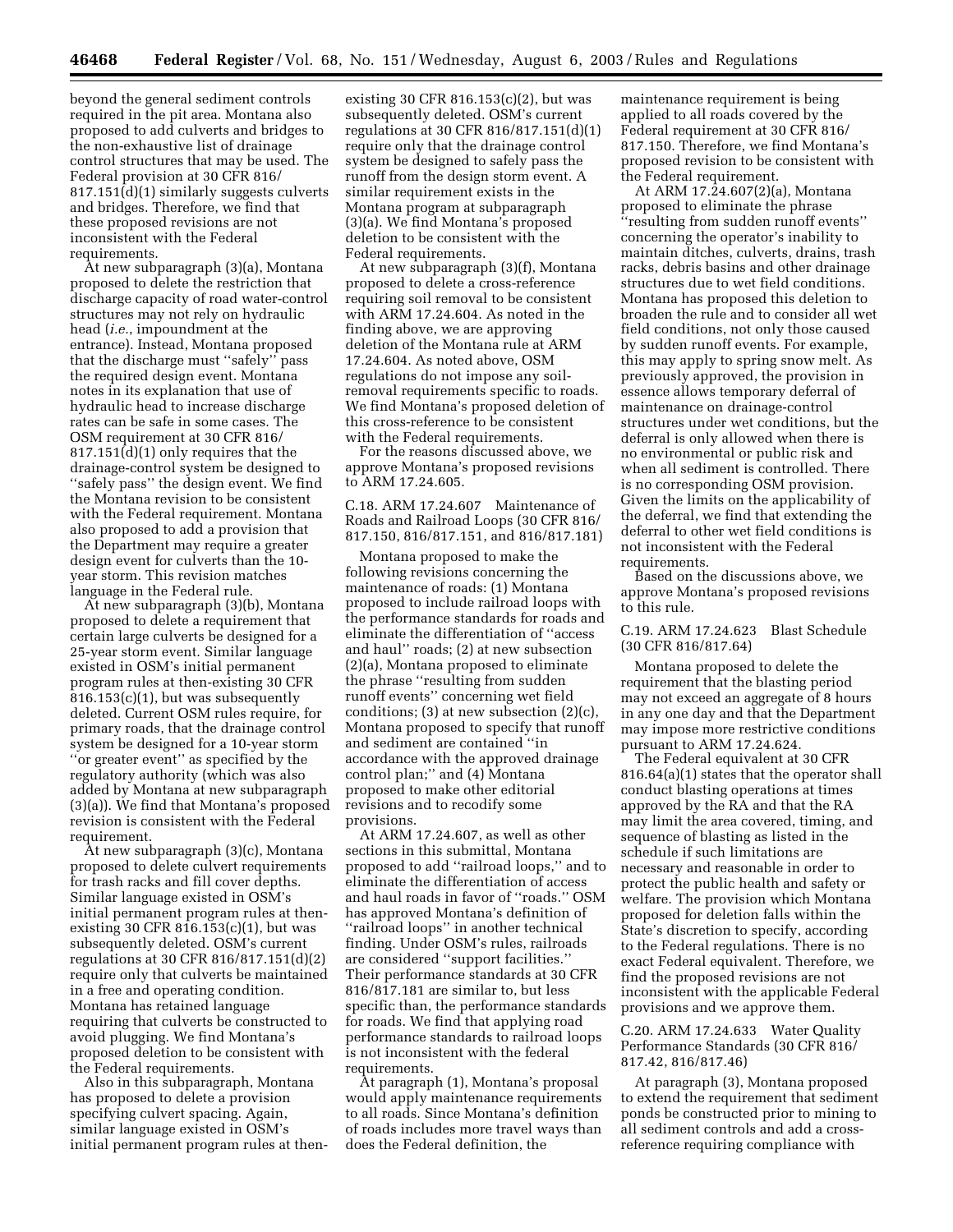ARM 17.24.638 (sediment control measures). As revised, all sediment controls must be constructed before mining operations, and comply with ARM 17.24.638 and 17.24.639. Similarly, OSM's rules at 30 CFR 816/ 817.46(b)(3) and (4) require all siltation structures to be constructed prior to mining operations, and impoundments to be in compliance with the impoundments rule. We find Montana's proposed revisions to be consistent with the Federal requirements.

At paragraph (4), Montana proposed to delete language specifying under which circumstances effluent limits apply, but the deleted language is replaced by the added language ''all discharges which include \* \* \* [water from disturbed areas].'' Similarly, Montana proposed to delete a nonexhaustive list of effluent parameters which must be met, but also proposed to replace the deletion with language stating that discharges must be in compliance with all Federal and State laws and regulations and ''all applicable effluent limitations.'' The Federal requirement at 30 CFR 816.42 requires that discharges of water from disturbed areas meet effluent limits promulgated by the U.S. Environmental Protection Agency. We find Montana's proposed revisions to be consistent with the Federal requirement. At subparagraph (4)(b), Montana proposed to delete language requiring that ''when BTCA practices result in a point discharge, the discharge must meet applicable effluent limitations.'' Montana's explanation notes that this language is redundant. We agree that the deleted language is repetitive (''discharges must be in compliance with all federal and state laws and regulations and all applicable effluent limitations''). We also note that this deletion would not affect any legal requirements under the Montana counterparts to the Clean Water Act.

At paragraph (6), Montana proposed to delete a provision requiring that ''BTCA [Best Technology Currently Available''] practices must be installed, operated, and maintained to treat any water discharged from the disturbed area to ensure compliance with all federal and state laws and regulations and the limitations of this rule.'' We agree with Montana that this provision was redundant, repeating other language in the rule as noted above.

For the reasons discussed above, we find that Montana's proposed revisions are no less effective than the Federal requirements, and we approve the proposed revisions.

C.21. ARM 17.24.634 Reclamation of Drainages (30 CFR 816/817.43)

At paragraph (2), Montana proposed to delete the requirement for operators to submit design modifications at least 120 days prior to reclamation of a drainage. However, the designs would still be required to be approved by the Department before construction begins. We note that reclaimed drainages meet the definition of ''diversion'' at ARM 17.24.301(33), and in particular are permanent diversions. Hence, under ARM 17.24.317, initial designs must be included in the initial permit application. Further, Montana proposed to delete language requiring the operator to notify the Department when construction begins, and to require Departmental inspection and approval of regraded drainages prior to resoiling and seeding. We agree with Montana that the explicit timeframe for submission of revised designs is not needed, so long as regulatory authority approval is obtained prior to construction. We further agree with Montana's explanatory note that operational efficiencies of both the mine operator and the Department are unnecessarily limited by the notification and pre-soiling inspection and approval requirements. The Federal regulations at 30 CFR 816/817.43 contain no such specific requirements.

Also at paragraph (2), Montana proposed to delete the word ''detailed,'' used to describe the required designs. We agree that the specific requirements for the designs are specified elsewhere. Also proposed for deletion was the requirement that the designs ''represent the state of the art in reconstruction of geomorphically stable channels.'' We agree that ''state of the art'' is a subjective standard difficult to enforce fairly, and that geomorphically stable channels are in any case required under paragraph (1) of the rule.

Montana further proposed to delete language requiring that drainage reclamation designs be certified by a qualified registered professional engineer. Montana's explanatory note indicates that the requirement ''is unnecessary, because there does not appear to be more of a rationale for having such designs certified compared to any other work submitted by an operator that does not currently require certification. There is nothing particularly unique or critical (*e.g.*, public safety) about drainage designs that requires certification. Thus, this requirement is proposed for deletion.'' We disagree with this position. Like diversions in general, reclaimed stream channels require the calculation of

runoff volumes, peak flows, channelflow velocities, and erosive potential. In this case, there is a particular need to address ''geomorphic habit or characteristic pattern,'' geomorphic stability, and riffle-pool sequences. Therefore, we find adequate need for professional engineer design and certification. We note that the Federal rules at 30 CFR 816/817.43(b)(4) require stream channel diversions of intermittent and perennial streams to be designed and certified by a registered professional engineer. However, we note that in this case deletion of this language does not in fact delete the requirement that reclaimed drainages be designed and certified by a registered professional engineer. As discussed above, these reclaimed drainages meet the Montana definition of ''diversion'' at ARM 17.24.301(33). Hence, under ARM 17.24.635(5), design and certification by a registered professional engineer is still required for any diversion of a stream channel.

At paragraph (3), Montana proposed to remove subparagraph (1)(a) from the requirements for which alternative reclamation techniques might be approved. This deletion would restrict the allowed variance to a greater extent than is currently approved. There is no exact Federal counterpart to this rule. The regulations at 30 CFR 780.21(h), 816.41(a) and (d), and 816/817.43(b) require that diversions protect the hydrologic balance, water quality, and channel volume. We find Montana's proposed deletion to be consistent with those requirements.

For the reasons discussed above, we find that Montana's proposed revisions are no less effective than the Federal requirements, and we approve the proposed revisions. As noted above, approval of the proposed deletion in paragraph (2) of the requirement for engineer design and certification of designs for drainage channel reclamation does not effectively eliminate that requirement, as it is duplicated in ARM 17.24.635(5).

C.22. ARM 17.24.639 Sedimentation Ponds and Other Treatment Facilities (30 CFR 816/817.46, 816/817.49)

At subparagraph (1)(c), Montana proposed to delete a requirement that sediment storage in sediment ponds be determined using the universal soil loss equation (with some specified parameters), the sediment density method, or other empirical method derived from regional studies. The revision would instead require only that the sediment storage volume be determined by a method approved by the Department. One currently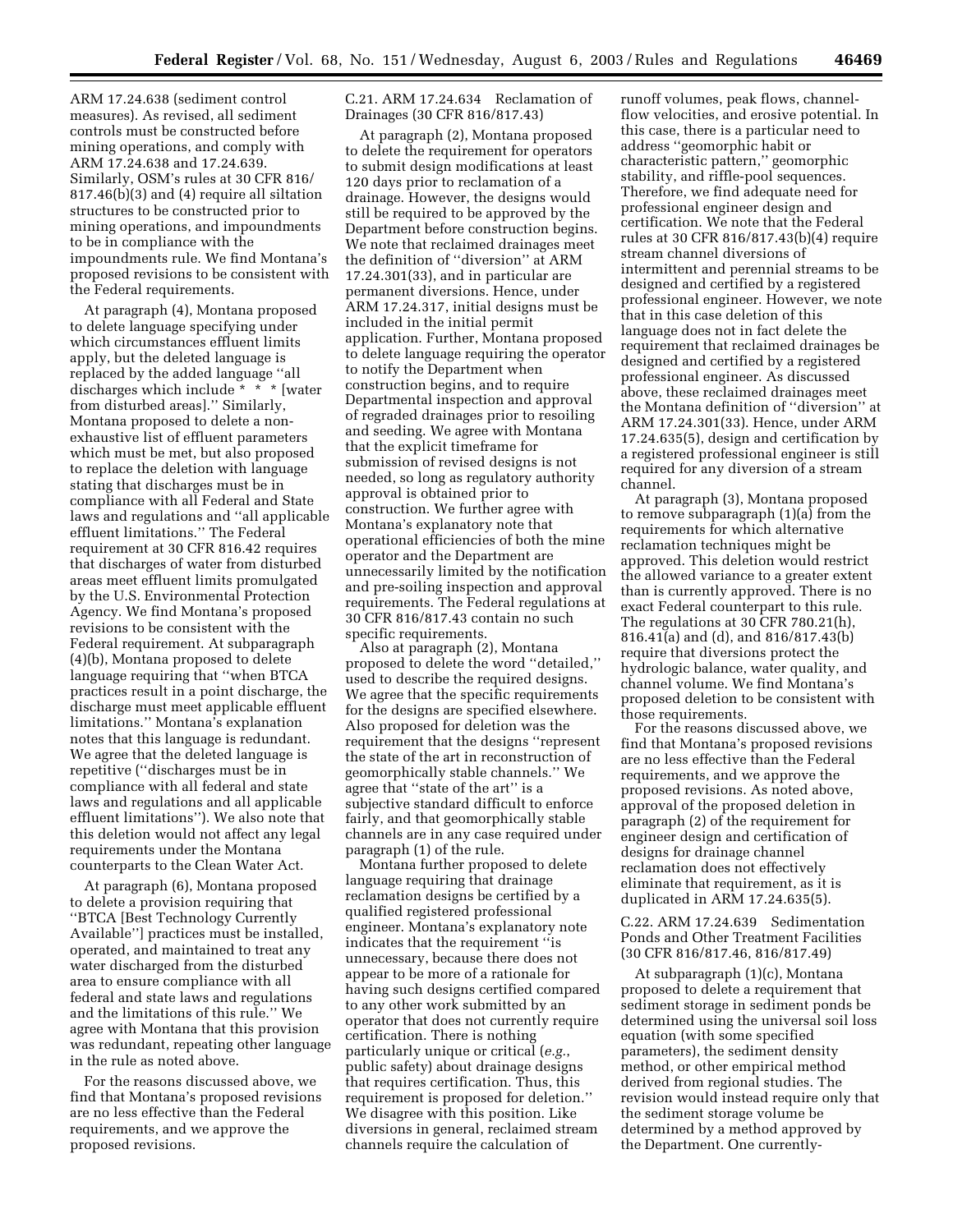approved alternative to this, to provide 0.035 acre-feet per disturbed acre, was proposed to be revised by reducing the required volume to 0.02 acre-feet per acre and excluding acres of wellestablished reclamation. Lesser sediment storage would be allowed upon site-specific demonstration, but greater sediment volume may be required if necessary. The corresponding Federal regulation at 30 CFR 816/817.46(c)(1)(iii)(A) only requires sediment ponds to provide adequate sediment storage volume. The preamble to this regulation (48 FR 44032, 44041–2; 9/26/83) states that the determination of actual sediment storage volume is left to the professional engineer, and that in approving the design the regulatory authority must be satisfied that the storage volume is adequate. Montana has long-term experience in working with sediment volume estimates in its coal fields. Under the proposed revision, Montana must approve the method of storage volume calculation. Montana has also determined that 0.02 acre-feet of storage per acre of disturbed area is adequate. Montana also retains the ability to require greater storage volumes when necessary. Therefore, this proposed revision is no less effective than the corresponding Federal regulation.

At paragraph (2), Montana proposed to delete a requirement that the permittee may be required to conduct annual bathymetric studies of some sediment ponds. There is no such requirement in the Federal regulations. Therefore, the proposed deletion is not inconsistent with the Federal requirements.

At existing paragraph (6), Montana proposed to delete a statement that compliance with this rule does not eliminate operator responsibility for compliance with the effluent limits of ARM 17.24.633. The earlier rule, as discussed above, requires that all discharges must be in compliance with all effluent limits. We agree with Montana that the language proposed for deletion duplicates the requirements of ARM 17.24.633. Therefore, the proposed deletion is not inconsistent with the Federal requirements.

At existing paragraph (9), Montana proposed to delete a requirement that embankments for sediment ponds be constructed in compliance with ARM 17.24.603. As discussed above, Montana is moving such requirements from ARM 17.24.603 to this rule at paragraphs (11)–(17). Therefore, this proposed deletion does not remove any applicable requirements.

At existing paragraphs (12), (14), and (15), Montana proposed to delete

requirements that (1) Embankment heights be increased to allow for settlement; (2) specified embankment slopes; and (3) specified foundation scarification. There are no such requirements in the Federal regulations. Therefore, the proposed deletions are not inconsistent with the Federal requirements.

At new paragraphs (13) and (15)(c), Montana proposed to add requirements for embankment foundation construction on steeper slopes and embankment compaction standards. There are currently no such Federal requirements, though similar detailed design specification were earlier included in OSM's first permanent program regulations in 1979. These requirements are not inconsistent with the Federal requirements for impoundment stability at 30 CFR 816/ 817.49(a)(4) and foundation stability at 816/817.49(a)(6).

At paragraph (18), Montana proposed to add a requirement for temporary sediment controls during sediment pond construction. There is no such requirement in the Federal regulations, but this is not inconsistent with the requirement at 30 CFR 816/817.46(b) that additional contributions of sediment be prevented to the extent possible.

At paragraph (22)(b), Montana proposed a new requirement that, for ponds containing (rather than passing) design storms, the design certification indicate that safe dewatering will occur within appropriate times. Montana proposed this revision in response to our letter of July 10, 1997 (Item 10b), in which we identified issues in a previous program amendment submittal. The proposed addition is substantively the same as the Federal requirement at 30 CFR 816/817.49(c)(2).

At paragraph (27)(a), Montana proposed to delete a requirement that, for excavated sediment ponds, the perimeter slopes must not be steeper than 33 percent. Montana's explanatory note indicates that steeper slopes would help minimize the amount of land disturbed and increase operational efficiency. The Federal regulations at 30 CFR 816/817.46 and 816/817.49 do not specifically address excavated impoundments, nor their perimeter slopes. The vertical portion of any remaining highwall is required at 816/ 817.49(a)(10) to be far enough below water line to provide adequate safety for water users. Impoundment designs must be certified as meeting current, prudent engineering practices, which would include stable slopes; this would still be required by the Montana rule. We find

the proposal to be consistent with these requirements.

For the reasons discussed above, we approve these proposed revisions.

C.23. ARM 17.24.645(6) and 17.24.646(6) Ground Water Monitoring and Surface Water Monitoring (30 CFR 816/817.41(c), (e))

Montana proposed to revise these paragraphs to update references to standard water quality analysis methods that may be used for ground water monitoring. Most of the revisions are editorial clarifications. One of the standard references proposed for approval is the Department's ''Circular WQB–7'' (November 1998 edition). In a final rule dated February 12, 2002 (67 FR 6395, 6401; *see* Finding P), we deferred a decision whether to approve an earlier proposed revision to these paragraphs that referenced an earlier (April 1994) edition of ''Circular WQB– 7.'' We deferred then because Montana informed us that ''Circular WQB–7'' was being revised, and we could not approve the revised rule until the new edition of ''Circular WQB–7'' was reviewed by OSM to ensure that it did not conflict with 40 CFR part 136.

We have not yet been able to review the revised ''Circular WQB–7.'' However, we note that the current proposed revision requires groundwater analyses to comply with both 40 CFR part 136 and ''Circular WQB–7.'' Hence, if any conflict exists, the discrepancy would have to be resolved in favor of the more stringent requirements. Therefore, we find that the proposed revisions are not inconsistent with the Federal requirement, and we approve the revisions. This action supercedes the earlier deferral.

C.24. ARM 17.24.702(6) Redistribution and stockpiling of soil (30 CFR 816/ 817.22(d))

Montana proposed to delete the requirement that soil redistribution achieve ''approximate uniform'' thicknesses. Montana's explanatory note indicates that the intent is ''to allow varying soil substrate thicknesses conducive to plant diversity and specific revegetation needs.''

We note that ARM 17.24.701 requires removal of soil from all areas disturbed by mining operations. Hence, ''redistribution'' would imply that all such areas receive at least some soil during resoiling operations. Similarly, ARM 17.24.702(1) and (2) require soil to be distributed on all graded areas. Taken together with paragraph (6) as proposed for revision, all of these requirements would imply that no area disturbed by mining operations could be left without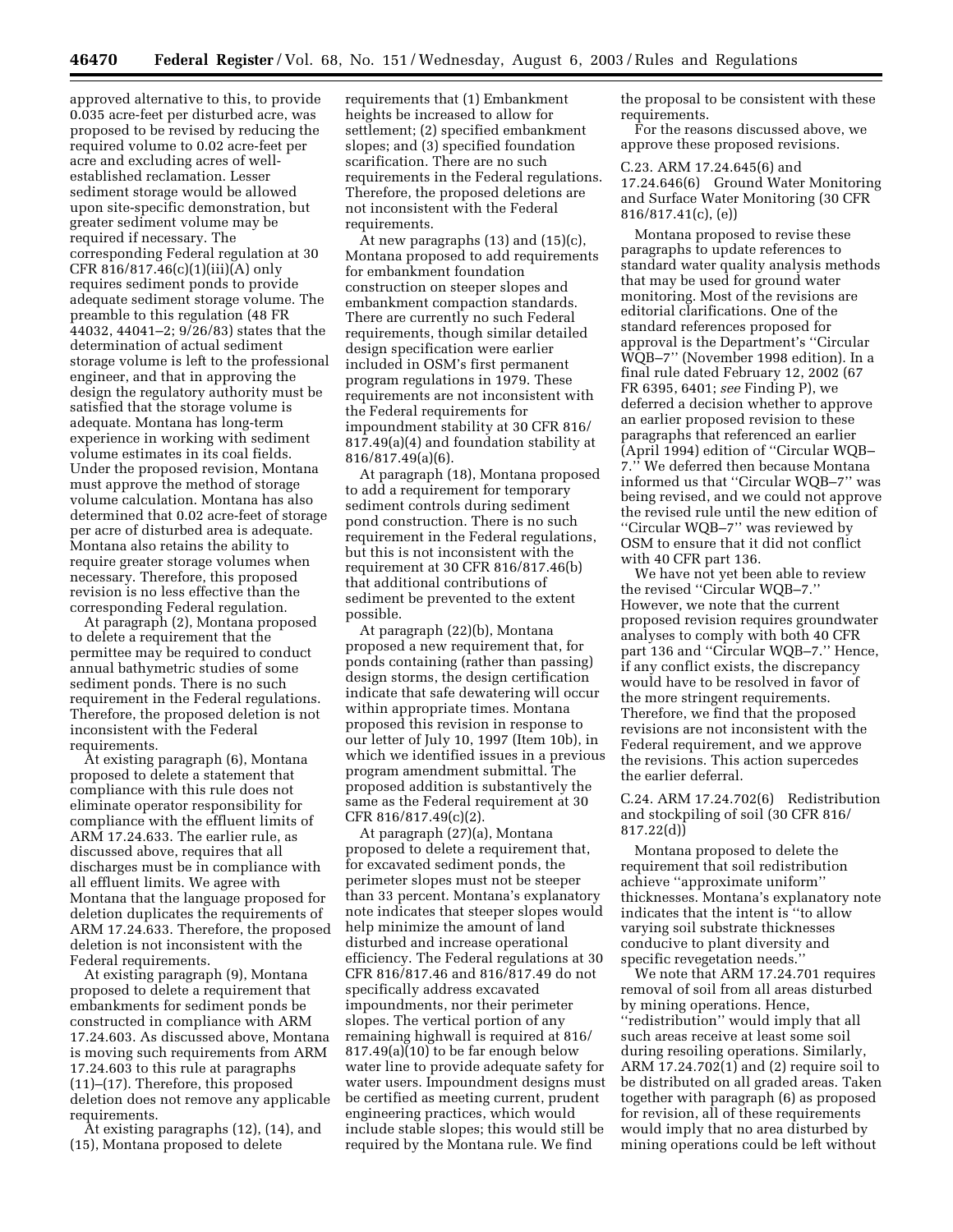any soil. So the question is whether the disturbed area must all be resoiled to the same thickness.

The preamble to the Federal regulation (48 FR 22100; May 16, 1983) included a discussion of this issue. Concern was expressed by a commenter that uniform soil depths might lead to monocultures and be incompatible with reclamation objectives. In response, OSM modified the final rule to add that redistribution would be to an approximately uniform thickness ''consistent with the approved postmining land use'' and final graded contour. We note that native undisturbed soils exhibit a great range of depths within small areas, reflecting both topographic impacts and biotic influences, and soil depth range contributes to the premine plant communities and landscape diversity. Efforts to reconstruct the premining ecosystem should thus also include varying replaced soil depths to reflect topography, the various plant communities to be obtained by revegetation, and postmining land use. The Montana rules at ARM  $17.24.313(4)(c)(ii)$  require such soil replacement depths to be specified in the permit application. We note that the majority of reclamation in Montana is directed to the postmining land uses of grazing and wildlife habitat, with the goal of achieving diverse plant communities, for which varying soil depths are appropriate. On lands with postmining land uses where approximately uniform soil replacement depths are appropriate (such as cropland or pasture), Montana would retain the authority to require such approximately uniform depths.

Because Montana has retained the requirement that soil be redistributed in a manner that achieves thicknesses consistent with soil resource availability and appropriate for the postmining vegetation, land uses, contours, and surface water drainage patterns, we find that the proposed deletion of the requirement for approximate uniform thickness does not render the Montana program less effective than the Federal requirements in achieving the purposes of SMCRA.

#### C.25. ARM 17.24.711(1) Establishment of vegetation (30 CFR 816/817.111)

Montana proposed to move from ARM 17.24.716(2) two requirements: that the revegetation consist of predominantly native species and that the revegetation be capable of self-regeneration. We agree with Montana that those requirements make more sense in this rule, stating general performance standards, than in the latter rule about revegetation

methods. Accordingly, we approve this revision.

Montana also proposed to add exceptions to the ''predominantly native'' requirement as provided in MCA 82–4–233(4) or 82–4–235(2). The first of these is a provision that, for some operations (those seeded between SMCRA's initial regulatory date and January 1, 1984), introduced species are considered by Montana to be necessary and desirable to achieve the postmining land use and may constitute a major or dominant component of the revegetation. This provision was approved by OSM on June 12, 2001 (66 FR 31530, 31531; Finding 3). The provision at MCA 82–4–235(2) provides a similar allowance, and supplemental planting without restarting the bond liability period, for areas disturbed prior to SMCRA regulation. It was approved by OSM on January 22, 1999 (64 FR 3604, 3608; Finding 8). The revision proposed at ARM 17.24.711(1) implements these previously-approved statutory exemptions, and is therefore not inconsistent with the Federal requirements. Therefore, we approve this revision.

C.26. ARM 17.24.716(2), (5) Method of revegetation (30 CFR 816/817.111)

As noted in the finding above, Montana proposed to move two requirements from paragraph (2) of this rule to ARM 17.24.711: that the revegetation consist of predominantly native species and that the revegetation be capable of self-regeneration. This revision was approved in that finding. Other descriptors proposed for deletion here (*e.g.* permanent, diverse) are duplicated in the earlier rule, and we also approve those deletions.

Montana also proposed in paragraph (2) to: (1) Change a requirement for Department approval of seeding other than on the contour to a requirement that seeding be done on the contour whenever possible; and (2) delete an allowance for drill seeding in separate rows according to Soil Conservation Service (now known as Natural Resources Conservation Service) guidelines. These existing requirements provided more detail than is contained in the Federal requirements at 30 CFR 816/817.22 and .111–.114. Therefore, deletion of these more specific provisions is not inconsistent with the Federal requirements and we approve them.

At subparagraph (5)(b), Montana proposed to add two allowances for introduced species intended to implement two statutory revisions previously approved by OSM. For the same reasons discussed in the finding above on ARM 17.24.711, we approve the revisions proposed here.

C.27. ARM 17.24.733(3) Measurement Standards for Woody Plants (30 CFR 816/817.116(b)(3))

Montana proposed to delete a provision requiring that, when counting woody plants with multiple stems, only the tallest stem may be counted. There is no Federal counterpart for the provision proposed for deletion.

We agree with Montana's statement that it is often difficult to determine which multiple stems constitute one individual, and hence difficult to obey the provision. Further, as long as the same techniques are used for both determining success standards and measuring success against those standards, determination of revegetation success is not hindered. Therefore, we find that the proposed deletion does not render the Montana program less effective than the Federal regulations and we approve the revision.

C.28. ARM 17.24.825(3) Alternate Reclamation: Alternate Revegetation (30 CFR 816/817.116(b)(2))

In this paragraph, Montana proposed to revise one method of determining revegetation success standards for nonprime farmland cropland from target yields under ARM 17.24.815(2) to technical standards from historical data under 17.24.724(5). We note that success standards for prime farmlands are those specified at ARM 17.24.815(2). The success standards addressed in this revision are for non-prime cropland, and need not address the requirements for prime farmland.

The Federal regulations at 30 CFR 816/817.116(b)(2) require only that, in determining whether revegetation meets the premining vegetation, either a reference area or other success standards be specified by the regulatory authority. We find that the reference to technical standards derived from historic data meets these requirements. Therefore, we approve the revision.

C.29. ARM 17.24.901 and .911 Underground Mining, General Application Requirements and Subsidence Control (30 CFR 784.20, 817.121, 817.41(j))

Montana proposed revisions to these sections in response to OSM's letter (June 5, 1996) in accordance with 30 CFR part 732, which informed Montana of changes needed to its program to implement the provisions of the Energy Policy Act for subsidence protection and water supply restoration in connection with underground mines.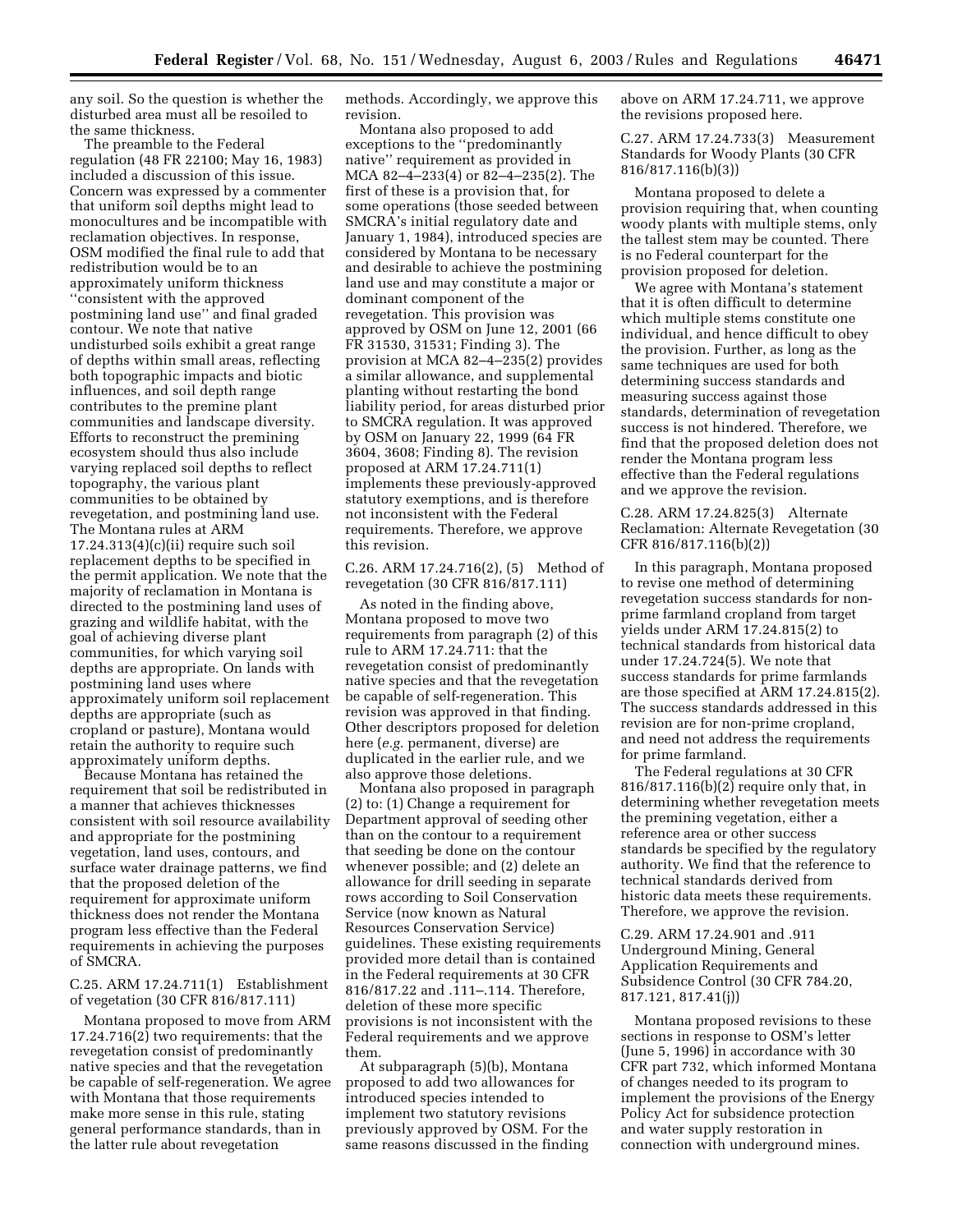Montana notes that it interprets its statutory language at 82–4–231(10)(f) to require that (except where planned subsidence is used) subsidence be prevented, rather than merely minimized or mitigated. For this reason, it has altered certain Federal counterparts in these proposed revisions, as will be discussed below.

At subparagraph ARM  $17.24.901(1)(c)(i)(G)$ , Montana proposed to require a survey of the condition of all residences (and related structures) and all non-commercial buildings within the area of the pre-subsidence survey (*i.e.*, the permit area and adjacent area). We consider this area to be at least as extensive as the area initially required by the Federal regulation at 30 CFR 784.20(a)(3) (*i.e.*, the angle of draw). However, the areal extent of the Federal requirement is in any case under suspension by court order.

At subparagraph  $17.24.901(1)(c)(iii)(A)(II)$  and (III), Montana proposed (for the subsidence control plan) to require a description of measures to be taken underground and on the surface to prevent subsidence and material damage to structures and lands. These proposals reflect Montana's statutory interpretation noted above that the rules must prevent subsidence. The counterpart Federal requirements at 30 CFR  $\bar{7}84.20(b)(5)$ require descriptions of measures to prevent or minimize subsidence and material damage. We find Montana's proposal to be no less effective than the Federal requirements.

At subparagraph 17.24.911(2), for operations with planned and controlled subsidence, Montana proposed to require that all necessary measures be taken to prevent material damage to protected structures. The only exception is if the operator has written consent from the owners. This proposal again reflects Montana's statutory interpretation noted above that the rules must prevent subsidence. The counterpart Federal requirements at 30 CFR 817.121(a)(2) require measures to minimize damage ''to the extent technologically and economically feasible,'' and an additional exception is allowed for cost-benefit considerations. We find Montana's proposal to be no less effective than the Federal requirements.

At subparagraph 17.24.911(7)(d), Montana proposed to add a requirement that the operator must replace any adversely affected domestic water supply. This paragraph applies only when underground mining has resulted in subsidence that causes material damage or reduces the value or use of surface lands. So, by adding the new

provision to this particular paragraph, Montana appears to be limiting the water-replacement requirement to instances where subsidence has occurred and that subsidence has caused material damage or reduced the value or use of surface lands. The Federal requirement at 30 CFR 817.41(j) is not so limited, and applies to water supply contamination, diminishment, or interruption by any underground mining activities, regardless whether or not subsidence has occurred.

Additionally, there is an ambiguity on this point in Montana's statutory provision for water replacement for underground mines, at MCA 82–4–243. This statutory provision was submitted by Montana in a previous program amendment (Administrative Record MT–17–01; July 20 and August 17, 2000; approved by OSM on June 12, 2001 (66 FR 31530; see Finding No. 4)). The sentence requiring water replacement does not contain any limitation to subsidence (''The permittee of an underground coal mining operation shall \* \* \* promptly replace any drinking, domestic, or residential water supply from a well or spring that was in existence prior to the application for the permit pursuant to 82–4–222 and that has been affected by contamination, diminution, or interruption resulting from the underground coal mining operation''). However, the entire section 82–4–243 is titled ''Subsidence.'' Therefore, it is unclear whether Montana intends the statute to limit water replacement for underground mines to instances where subsidence has occurred.

Under standard canons of legal analysis, by proposing in this amendment to add the water replacement requirement at subparagraph ARM 17.24.911(7)(d), which applies only when subsidence has occurred, Montana may be understood to be resolving the statutory ambiguity by interpreting the statutory provision to be limited only to instances of subsidence. And were we to approve the proposal, we could be approving that limiting interpretation; such approval would render the statutory provision less stringent than SMCRA 720(a)(2). Additionally, under standard canons of legal analysis, a specific requirement for water replacement in one circumstance (where subsidence has occurred), as proposed here, while remaining silent on other circumstances (*i.e.*, where no subsidence has occurred) may be interpreted as a deliberate exclusion of the alternate (silent) circumstance. Therefore, Montana's proposed rule might be interpreted as requiring water replacement only when

subsidence has occurred and has caused material damage or reduced the value or use of surface lands. Such an interpretation would render the Montana rules less effective than the Federal requirement at 30 CFR 817.41(j), which is not so limited.

For these reasons, we do not approve the proposed addition of ARM 17.24.911(7)(d). Since the rule has already been promulgated, we are requiring Montana to amend its program by removing this provision. Further, in order to resolve the ambiguity in its statutory provision at 82–4–243, MCA (discussed above), we are requiring that Montana further amend its rules to require the prompt replacement of any drinking, domestic or residential water supply that is contaminated, diminished, or interrupted by underground mining activities, regardless of the occurrence of subsidence or whether subsidence has caused material damage or reduced the value or use of surface lands, to be no less effective in meeting the requirements of SMCRA 720(a)(2) than is 30 CFR 817.41(j).

At paragraph ARM 17.24.911(8), Montana proposed to add provisions establishing a rebuttable presumption of causation of damage by subsidence, and standards for rebutting the presumption. The proposal closely resembles the equivalent Federal counterparts at 30 CFR 817.121(4). However, these Federal requirements were suspended on December 22, 1999 (64 FR 71653). Montana's proposal provides another means for citizens to establish that damage to their buildings and/or residences was caused by subsidence (and hence subject to compensation or repair as discussed above). Even where the presumption is not applicable, citizens have other, though more difficult, means of proving causation. Protecting surface owners and those with legal interests in non-commercial buildings from the adverse effects of mining operations is one of the purposes of the Act specified at SMCRA 102(b). Therefore, providing the rebuttable presumption results in more stringent land use controls and regulation of mining operations than does the Federal regulations under the suspension. Therefore, under 30 CFR 730.11(b), we find that the proposal is not inconsistent with the Federal requirements.

Except as discussed above, the revisions proposed for ARM 17.24.901 and .911 are either minor editorial or recodification changes, or contain language that is the same as or similar to the corresponding Federal regulations promulgated to implement the Energy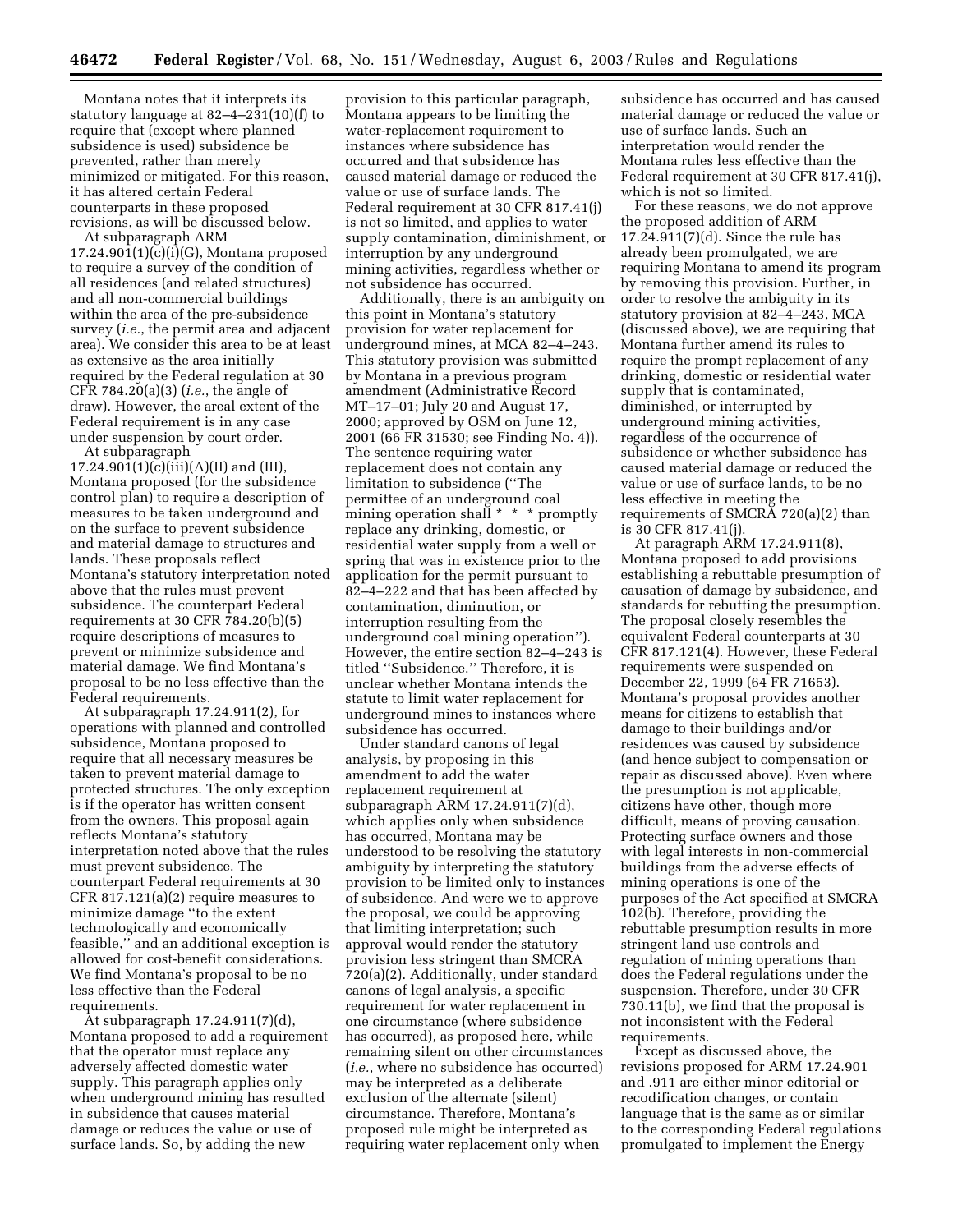Policy Act on March 31, 1995 (60 FR 16722). We find that they are no less effective than the corresponding Federal regulations. Except as discussed above regarding ARM 17.24.911(7)(d), and for the reasons discussed above, we approve the revisions proposed for these two sections.

C.30. ARM 17.24.932(5)(b) Underground Mining, Disposal of Underground Development Waste: Durable Rock Fill (30 CFR 816/817.73)

Montana proposed only a minor editorial revision to this rule, to revise a cross-reference to 17.24.924(18)(b). This cross-reference was created during an earlier program amendment (MT– 003–FOR; Administrative Record Nos. MT–12–01 and MT–12–5; February 1 and 28, 1995). In the final rule addressing that amendment, OSM deferred on whether to approve the cross-reference, stating that the crossreference should be to all of rule 17.24.924 and not to just one paragraph or subparagraph (*see* February 12, 2002; 67 FR 6395, 6404; see Finding Y). In this submittal, Montana has revised the cross-reference to reflect a recodification of 17.24.924, but has not revised the cross-reference in a way to resolve the problems identified earlier by OSM. For the reasons stated in the February 12, 2002 rule, we continue to defer a decision on this revision.

C.31. ARM 17.24.1001(2)(l) Prospecting, Permit Requirements; ARM 17.24.1018(3), (4) Prospecting, Notice of Intent (30 CFR 772.12(b)(11), (13), (c), 772.11)

Montana proposed to add at ARM  $17.24.1001(2)$  a new requirement that applications for prospecting permits include documentation that the owners of the land to be affected have been notified and understand that the Department has a right of entry for inspection and enforcement purposes.

There is no exact Federal counterpart to this proposed requirement. The Federal regulations noted above require that exploration permit applications contain the names and addresses of owners of both surface and mineral estates in the areas to be affected and, if the applicant does not own the land, a description of the legal basis for the right to explore. Additionally, as is true of the Montana program, a public newspaper advertisement of the application is required. The Montana proposal is similar to these Federal requirements, but would require more exacting and documented notification of land owners. One of the purposes of SMCRA is to assure that the rights of surface landowners and others with a

legal interest are fully protected (SMCRA 102(b)). We find the Montana proposal to be consistent with this goal, and we approve the proposal.

Similarly, Montana proposed to add at ARM 17.24.1018(3) and (4) new requirements that prospecting notices of intent include (1) Copies of documents providing legal right to prospect, and (2) documentation of notice to landowners similar to that discussed above. Again, there are no exact Federal counterparts at 30 CFR 772.11. However, for the reasons discussed above in regard to ARM 17.24.1001(2)(l), we approve the proposal.

C.32. ARM 17.24.1112 Bonding, Release Applications and Objections (30 CFR 800.40(f))

At ARM 17.24.1112(h), Montana proposed to specify that ''any affected person'' may submit written comments, objections, and requests for public hearing or informal conference to the Department of Environmental Quality concerning the filing for bond release by the permittee. This information would be included in an advertisement in a newspaper of general circulation in the locality of the permit area.

The Federal regulations at 30 CFR 800.40(f) state that ''Any person with a valid legal interest which might be adversely affected by release of the bond, or responsible officer or head of any Federal, State, or local governmental agency which has jurisdiction by law or special expertise with respect to any environmental, social, or economic impact involved in the operation or which is authorized to develop and enforce environmental standards with respect to such operations, shall have the right to file written objections to the proposed release from bond with the regulatory authority \* \* \*.''

Montana's use of the term, ''any affected person,'' would include persons with a valid legal interest and those without a valid legal interest but affected in some other way. This interpretation is similar to the Federal regulations which address both those persons with a valid legal interest which might be adversely affected by release of the bond, and the responsible officer or head of agencies which have jurisdiction by law or special expertise with respect to environmental, social, or economic impact involved in the operations. Therefore, Montana has included in its rules a term with a substantively identical interpretation to the Federal regulations. We find the Montana revision to be no less effective than the Federal regulations and approve it.

C.33. MCA 82–4–205(2) and 206 Administration by Department and Procedure for Contested Case Hearings (SMCRA 201(c), 514(c), 525)

Montana proposed to delete an existing provision at subparagraph MCA 82–4–205(10) that stated the Department may conduct hearings under ''this part'' (*i.e.*, title 82. Minerals, Oil, And Gas; chapter 4. Reclamation; part 2. Coal and Uranium Mine Reclamation). Montana proposed to add a new paragraph (2) to provide that the board (*i.e.*, the Board of Environmental Quality) shall conduct contested hearings under the part. The effect of these revisions would be to transfer the authority to conduct contested case hearings from the Department to its overseeing board. Montana also proposed a new provision at MCA 82–4–206(1) stating that a person aggrieved by a final decision of the Department may within 30 days request a hearing before the board.

SMCRA is silent on the issue of which body should conduct contested case hearings. A provision addressing permit disputes at SMCRA 514(c) forbids anyone who presided at an informal conference from presiding at a formal hearing. SMCRA 525 establishes administrative review by the Secretary of the Interior, although under SMCRA 701(22), the Secretary is also the regulatory authority (RA). SMCRA 201(c) states that the Secretary, acting through OSM, shall be responsible for both program decisions and administrative review. In practice, however, administrative review under Federal programs is conducted by a panel answerable to the Secretary but independent from OSM. The Federal regulations at 30 CFR 732.15(b)(14) require that State programs provide for administrative review in accordance with SMCRA 525 and 30 CFR parts 840– 847 (which implies the panel noted above). The 30-day period proposed by Montana is consistent with the time frames set forth in the Federal requirements. We find these Montana proposals to be consistent with the Federal requirements and we approve them.

C.34. MCA 82–4–231(8) Action on Reclamation Plan (SMCRA 503(a)(6), 510)

Montana proposed several revisions to this statutory section to alter the timing of mining permit application review in coordination with reviews under the Montana Environmental Policy Act. The revisions do not amend any substantive requirements for reviewing mining permit applications.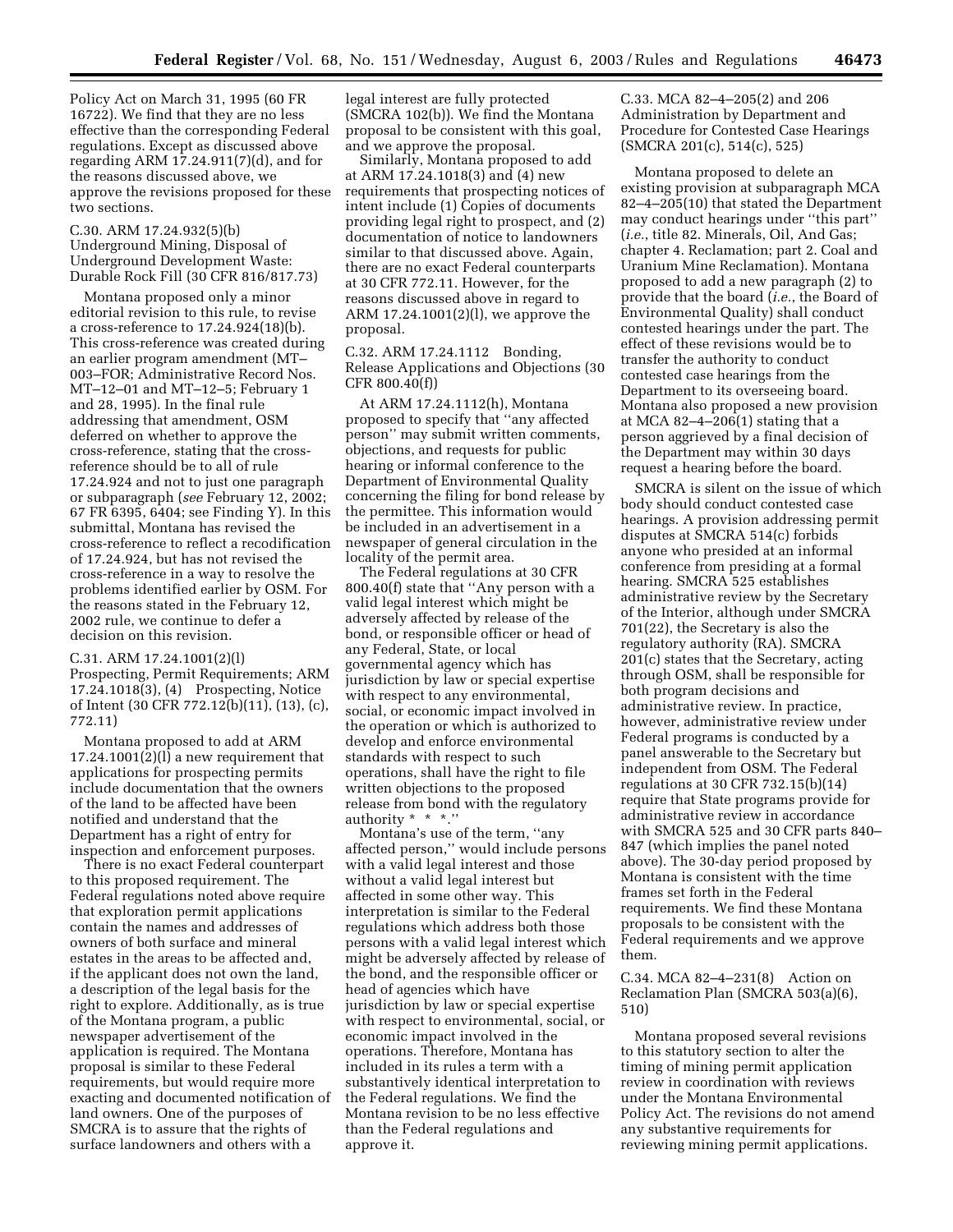SMCRA does not directly address the review of permit applications under the Federal National Environmental Policy Act. However, SMCRA 503(a)(6) does require that State programs include a process for coordinating the review and issuance of coal mining permits with any other State permit process applicable to the operation. We find the proposed revisions to be consistent with the Federal provisions and we approve them.

### *D. Revisions to Montana's Rules With No Corresponding Federal Regulation*

### D.1. Definition of ''Railroad Loop'', ARM 17.24.301(95)

Montana proposed to define the term ''railroad loop'' in its program as meaning any rail transportation system within the mine permit area, whether in the form of a loop or a straight line. Montana's program currently uses the term ''railroad loop'' in its definition of ''operation'' and does not provide for straight rail configurations. Montana states that at the time the Act was passed (1973), most rail configurations were loops. In order to assure that the Department of Environmental Quality has jurisdiction over all rail configurations, Montana decided to define ''railroad loop.''

There is no direct Federal counterpart to Montana's proposed definition. At 30 CFR 816.180/817.180, OSM uses the term ''railroad'' in the discussion of utility installations. OSM does not differentiate among railroad configurations since that is not critical to SMCRA. Rather, it is the classification of railroads as utility installations and their regulation which is important. Therefore, OSM finds Montana's proposed definition to be consistent with the Federal regulations, and we approve it.

### D.2. MCA 82–4–241(2) Receipts Paid Into General Fund (30 CFR 800.50)

Montana proposed to add two new provisions. At new paragraph (2), Montana proposed that bond forfeiture money not addressed in existing paragraph (1), be used for expenses pursuant to MCA 82–4–240, which addresses bond forfeiture reclamation. At new paragraph (3), Montana proposed a disposition of excess bond forfeiture funds when Montana cannot locate the funds' owners.

SMCRA does not specifically address these issues. The Federal regulations at 30 CFR 800.50 at (b)(2) require forfeiture receipts to be used for reclamation. At 30 CFR 800.50(2)(c), excess funds are to be returned to the party from whom they were collected, but the regulation

is silent about disposition of the funds when that party cannot be located. We find the Montana proposals to be consistent with the Federal provisions and we approve them.

#### **IV. Summary and Disposition of Comments**

#### *Public Comments*

We asked for public comments on the amendment (Administrative Record No. MT–20–06). We received a comment letter from one individual, with several comments as discussed below.

The commenter expressed a concern about the proposed removal of blasting restrictions. We interpret this as a reference to ARM 17.24.623, where Montana proposed to delete the requirement that the blasting period may not exceed an aggregate of 8 hours in any one day. We note that under ARM 17.24.624, blasting is still restricted to daylight hours. As discussed in Finding C.19 above, the Federal rules do not provide for any more strict limitation.

An additional concern was expressed regarding the proposal to allow steeper slopes on the insides of ponds and the possibility that under the proposal, cattle and wildlife would be more likely to drown in winter. We interpret this as a reference to ARM 17.24.639(27)(a) where Montana proposed to delete a requirement that, for excavated sediment ponds, the perimeter slopes must not be steeper than 33 percent. As discussed in Finding C.22. above, there is no more stringent Federal requirement, so Montana's proposal is not inconsistent with the Federal regulations. We note that at ARM 17.24.642(1)(d), permanent impoundments may be approved only on a demonstration of adequate safety and access for water users. However, this does not apply to temporary impoundments (nor does the corresponding Federal requirement at 30 CFR 816/817.49(b)(4)). We note that in Montana, where a given mining operation may exist in an area for decades, ''temporary'' may also mean decades. We note further the availability of the option under 30 CFR 700.12 to submit a petition for rulemaking, in case the commenter or other persons believe that the Federal rules should be revised to include long-term ''temporary'' impoundments under the category of permanent impoundments.

Another comment addressed the allowance to build excavations without spillways. We interpret this as a reference to ARM 17.24.639(7)(a), where Montana proposed to add a statement that excavated ponds need no spillway.

We note that this provision was actually submitted to OSM as part of an earlier program amendment that was approved (Administrative Record No MT–12–25, approved February 12, 2002; 67 FR 6395, 6401; *see* Finding N). However, in this current amendment Montana, in its narrative following Rule 639, indicated its intent in promulgating the provision saying that excavated ponds by their nature have no spillway. We interpret this as a reference to a dictionary definition of ''spillway,'' which indicates that a spillway is a channel to rout excess water around an obstruction such as a dam. If the pond is totally excavated, there is no obstruction to route water around. We note that most of the spillway requirements in the Federal regulations are designed to prevent failure of pond embankments, which would allow all of the stored water in the pond, as well as incoming water, to threaten downstream areas. In excavated ponds, there is no danger of embankment failure, and the stored water will stay where it is. It is true that once the pond is filled, additional inflow will result in outflow from the pond. This will happen at one location of the pond's perimeter where the ground surface is lowest. Montana in its narrative recognizes this, and states that the outflow area below the excavation may require stabilization against erosion under ARM 17.24.640. That rule requires that discharge from ponds must be controlled by engineer-designed and certified structures or vegetation (openchannel spillways may also be stabilized by vegetation if the engineering design allows). Thus, if an engineer is designing outflow erosion control measures below an excavated pond, the resulting structure would be little different than a spillway. It just would not be bypassing an obstruction, and hence might not be called a spillway.

The commenter also noted Montana's proposal at ARM 17.24.634(2) to delete language requiring that drainage reclamation designs be certified by a qualified registered professional engineer. The commenter appears to have misinterpreted this rule to apply to impoundments, when it applies to reclaimed drainages that serve as diversions. As discussed in Finding C.21. above, although Montana is deleting the requirement that designs be certified by a qualified registered professional engineer, the requirement still exists at ARM 17.24.635(5). We further note that under ARM 17.24.639(22), all impoundments must be designed, inspected, and certified by a qualified registered professional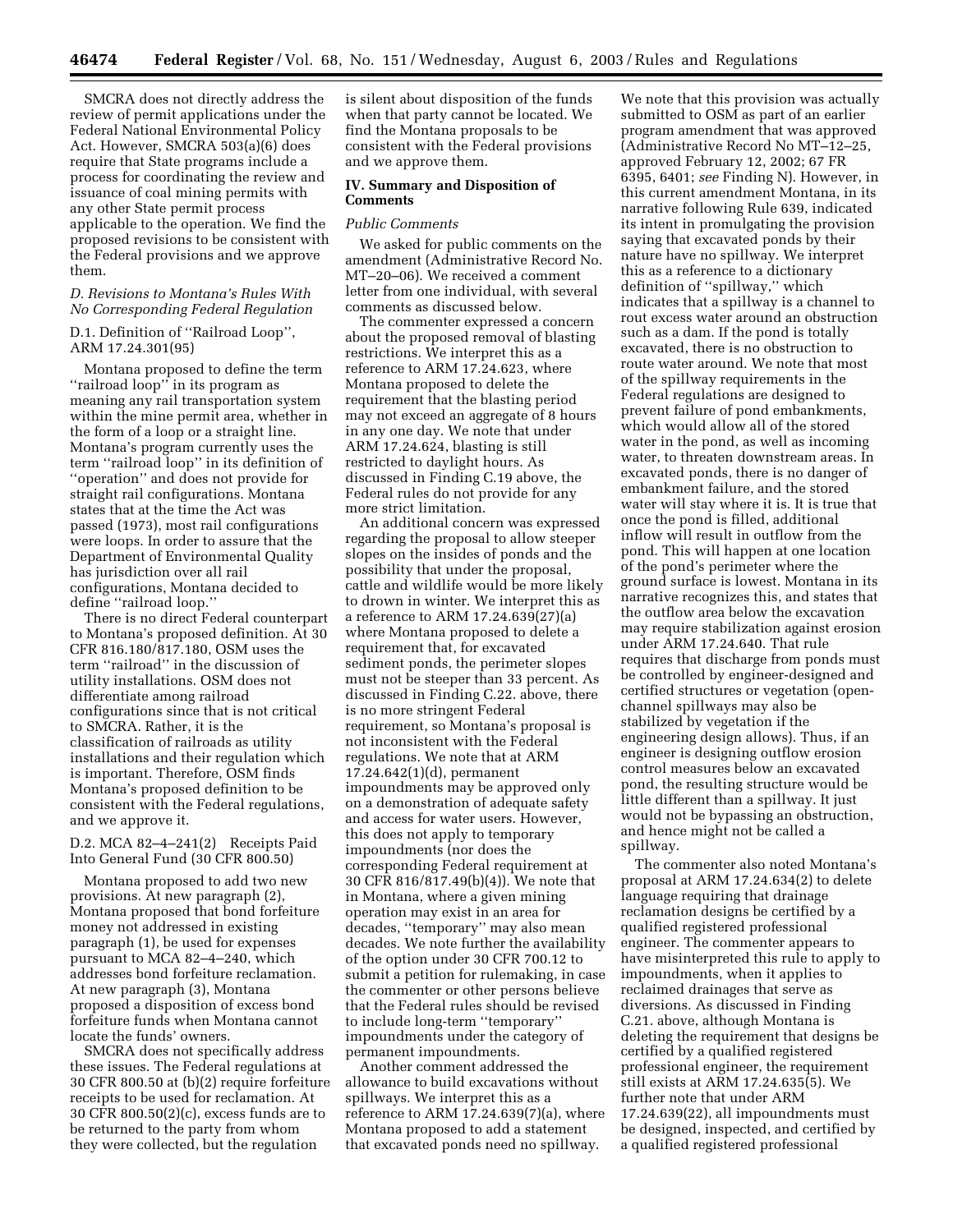engineer experienced in the construction of impoundments. The commenter further addresses ARM 17.24.634(2), where Montana proposed to delete the requirement that the regraded channel not be resoiled or seeded until inspected and approved by the Department. In particular, the commenter expressed skepticism that Montana would make an operator redo deficient work if it were already resoiled and seeded. As discussed in our finding, we agree with Montana that operational efficiencies of both the mine operator and the Department are unnecessarily limited by the notification and presoiling inspection and approval requirements. The commenter's concern would apply equally to all phases of reclamation, and if justified would be a greater problem for general postmining surface configuration than for drainages. If the commenter's concern is justified, it would be a problem to be addressed in program oversight, particularly reviewing permit revisions approving ''as-built'' grading changes or drainage designs. In any case, we note that the Federal regulations at 30 CFR 816/ 817.43 contain no such specific preresoiling inspection and approval requirements, so we cannot find Montana's deletion to be inconsistent with the Federal requirements.

The commenter further observes that many provisions proposed for deletion in this program amendment have already been deleted in rule packages Montana makes available to the public. As we note below (see ''Effect of OSM's Decision''), Section 503 of SMCRA provides that a State may not exercise jurisdiction under SMCRA unless the State program is approved by the Secretary. Similarly, 30 CFR 732.17(a) requires that any change of an approved State program be submitted to OSM for review as a program amendment. The Federal regulations at 30 CFR 732.17(g) prohibit any changes to approved State programs that are not approved by OSM. In our oversight of State programs, we recognize only the statutes, regulations and other materials we have approved, together with any consistent implementing policies, directives and other materials. We require Montana to enforce only approved provisions. If the commenter is aware that any unapproved revisions are being enforced or implemented, the commenter should notify OSM's Casper Field Office of such (See ''For Further Information Contact'' provided at the beginning of this rule) so that OSM may take any necessary site-by-site inspection and enforcement actions and include an appropriate review in our

annual oversight of the Montana program.

The commenter also expressed some concern with the proposed revision at ARM 17.24.733, where Montana proposed to delete a provision requiring that, in counting woody plants with multiple stems, only the tallest stem may be counted. As discussed above in Finding C.27., the critical factor is that any vegetation parameter (cover, production, stem density, or others) be measured using the same methodology in setting success standards and determining operator compliance with the standard.

Finally, the commenter noted that the definitions in Montana's statute (presumably, 82–4–203, MCA) need to be examined and discussed. We are unclear in what way this comment relates to the current amendment. We did not note in reviewing the proposed regulatory definitions any conflict with the statutory definitions. If the commenter has any specific concerns, they should be addressed to the Casper Field Office.

#### **Federal Agency Comments**

Under 30 CFR 732.17(h)(11)(i) and section 503(b) of SMCRA, we requested comments on the amendment from various Federal agencies with an actual or potential interest in the Montana program (Administrative Record No. MT–20–03).

We received a reply from the Bureau of Indian Affairs (Rocky Mountain Regional Office) indicating that the revisions were acceptable from their point of view (Administrative Record No. MT–20–04).

We also received a reply from the Mine Safety and Health Administration, indicating that they found no direct impact on employee or public health or safety, and hence had no comments or recommendations (Administrative Record No. MT–20–05).

#### *Environmental Protection Agency (EPA) Concurrence and Comments*

Under 30 CFR 732.17(h)(11)(i) and (ii), we are required to get concurrence from EPA for those provisions of the program amendment that relate to air or water quality standards issued under the authority of the Clean Water Act (33 U.S.C. 1251 *et seq.*) or the Clean Air Act (42 U.S.C. 7401 *et seq.*).

None of the revisions that Montana proposed to make in this amendment pertain to air or water quality standards. Therefore, we did not ask EPA to concur on the amendment.

### *State Historic Preservation Officer (SHPO) and the Advisory Council on Historic Preservation (ACHP)*

Under 30 CFR 732.17(h)(4), we are required to request comments from the SHPO and ACHP on amendments that may have an effect on historic properties. On May 14, 2002, we requested comments on Montana's amendment from the SHPO and ACHP (Administrative Record No. MT–20–03), but neither responded to our request.

#### **V. OSM's Decision**

Based on the above findings, we approve, with the following exceptions and additional requirements, Montana's May 7, 2002 amendment.

We defer decision on the following proposed revisions: Finding No. C.3., ARM 17.24.301(79), 17.24.303(14), and 17.24.404, concerning ownership and control; and Finding No. C.30., ARM 17.24.932(5)(b), concerning inspections of durable rock fills on underground mines.

With the requirement that Montana further revise its rules, we do not approve, as discussed in: Finding No. C.29, ARM 17.24.911(7)(d), concerning replacement of water supplies harmed by underground mining activities.

To implement this decision, we are amending the Federal regulations at 30 CFR part 926, which codify decisions concerning the Montana program. We find that good cause exists under 5 U.S.C. 553(d)(3) to make this final rule effective immediately. Section 503(a) of SMCRA requires a State program to demonstrate that the State has the capability of carrying out the provisions of the Act and meeting its purposes. Making this regulation effective immediately will expedite that process. SMCRA requires consistency of State and Federal standards.

#### *Effect of OSM's Decision*

Section 503 of SMCRA provides that a State may not exercise jurisdiction under SMCRA unless the State program is approved by the Secretary. Similarly, 30 CFR 732.17(a) requires that any change of an approved State program be submitted to OSM for review as a program amendment. The Federal regulations at 30 CFR 732.17(g) prohibit any changes to approved State programs that are not approved by OSM. In the oversight of Montana's program, we will recognize only those statutes, regulations and other materials we have approved, together with any consistent implementing policies, directives and other materials. We will require Montana to enforce only approved provisions.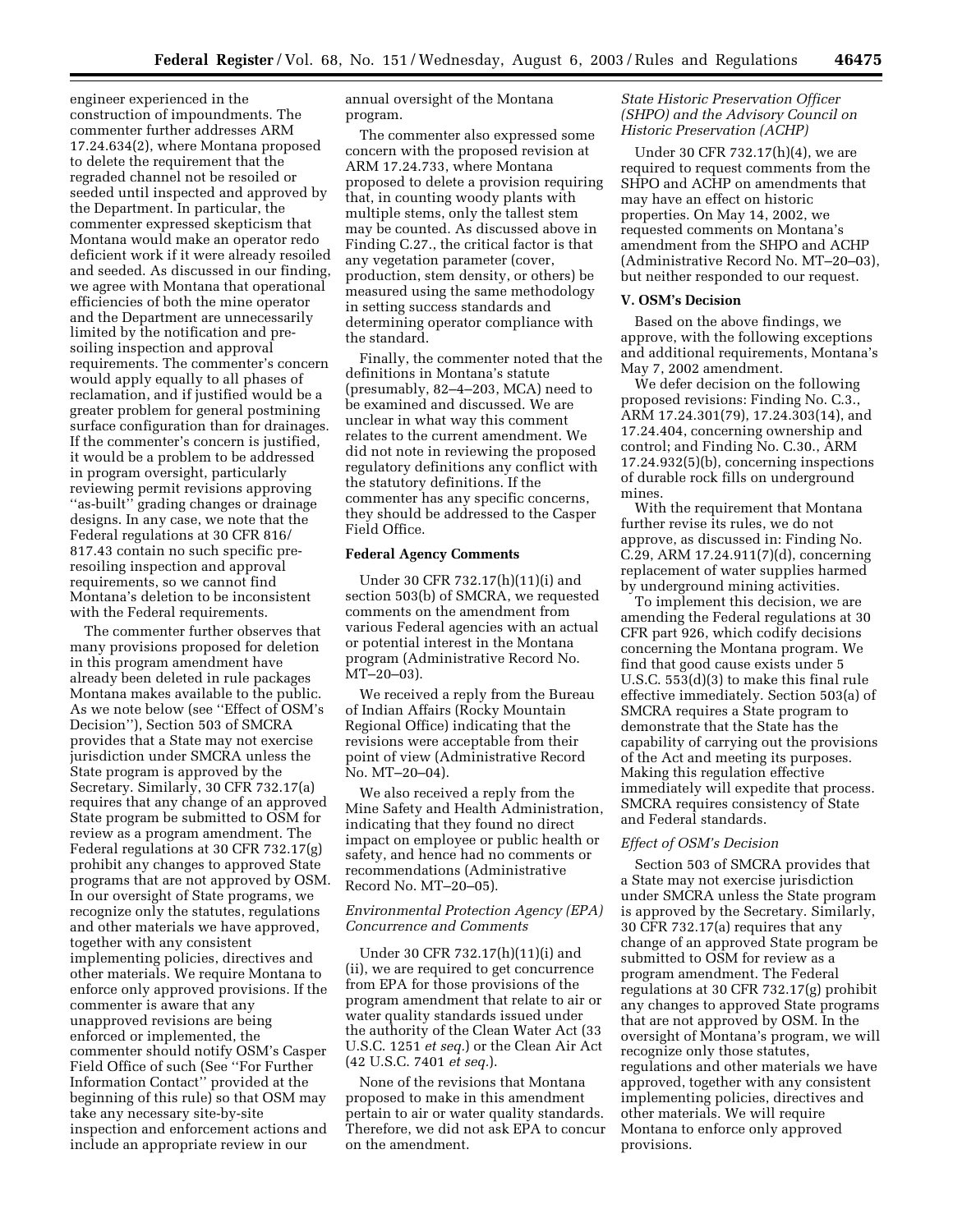# **VI. Procedural Determinations**

### *Executive Order 12630—Takings*

This rule does not have takings implications. This determination is based on the analysis performed for the counterpart Federal regulation.

#### *Executive Order 12866—Regulatory Planning and Review*

This rule is exempted from review by the Office of Management and Budget (OMB) under Executive Order 12866 (Regulatory Planning and Review).

#### *Executive Order 12988—Civil Justice Reform*

The Department of the Interior has conducted the reviews required by section 3 of Executive Order 12988 and has determined that this rule meets the applicable standards of subsections (a) and (b) of that section. However, these standards are not applicable to the actual language of State regulatory programs and program amendments because each program is drafted and promulgated by a specific State, not by OSM. Under sections 503 and 505 of SMCRA (30 U.S.C. 1253 and 1255) and the Federal regulations at 30 CFR 730.11, 732.15, and 732.17(h)(10), decisions on proposed State regulatory programs and program amendments submitted by the States must be based solely on a determination of whether the submittal is consistent with SMCRA and its implementing Federal regulations and whether the other requirements of 30 CFR parts 730, 731, and 732 have been met.

#### *Executive Order 13132—Federalism*

This rule does not have federalism implications. SMCRA delineates the roles of the Federal and State governments with regard to the regulation of surface coal mining and reclamation operations. One of the purposes of SMCRA is to ''establish a nationwide program to protect society and the environment from the adverse effects of surface coal mining operations.'' Section 503(a)(1) of SMCRA requires that state laws regulating surface coal mining and reclamation operations be ''in accordance with'' the requirements of SMCRA, and section 503(a)(7) requires that state programs contain rules and regulations ''consistent with'' regulations issued by the Secretary pursuant to SMCRA.

# *Executive Order 13175—Consultation and Coordination With Indian Tribal Governments*

In accordance with Executive Order 13175, we have evaluated the potential

effects of this rule on Federallyrecognized Indian tribes and have determined that the rule does not have substantial direct effects on any Tribe, on the relationship between the Federal Government and Indian tribes, or on the distribution of power and responsibilities between the Federal Government and Indian Tribes. The State of Montana, under a Memorandum of Understanding with the Secretary of the Interior (the validity of which was upheld by the U.S. District Court for the District of Columbia), does have the authority to apply the provisions of the Montana regulatory program to mining of some coal minerals held in trust for the Crow Tribe. This proposed program amendment does not alter or address the terms of the MOU. Therefore, this rule does not affect or address the distribution of power between the Federal Government and Indian Tribes or the relationship between the Federal Government and Indian Tribes.

### *Executive Order 13211—Regulations That Significantly Affect the Supply, Distribution, or Use of Energy*

On May 18, 2001, the President issued Executive Order 13211 which requires agencies to prepare a Statement of Energy Effects for a rule that is (1) Considered significant under Executive Order 12866, and (2) likely to have a significant adverse effect on the supply, distribution, or use of energy. Because this rule is exempt from review under Executive Order 12866 and is not expected to have a significant adverse effect on the supply, distribution, or use of energy, a Statement of Energy Effects is not required.

#### *National Environmental Policy Act*

This rule does not require an environmental impact statement because section 702(d) of SMCRA (30 U.S.C. 1292(d)) provides that agency decisions on proposed State regulatory program provisions do not constitute major Federal actions within the meaning of section 102(2)(C) of the National Environmental Policy Act (42 U.S.C.  $4332(2)(C)$ ).

#### *Paperwork Reduction Act*

This rule does not contain information collection requirements that require approval by OMB under the Paperwork Reduction Act (44 U.S.C. 3507 *et seq.*).

#### *Regulatory Flexibility Act*

The Department of the Interior certifies that this rule will not have a significant economic impact on a substantial number of small entities under the Regulatory Flexibility Act (5

U.S.C. 601 *et seq.*). The State submittal, which is the subject of this rule, is based upon counterpart Federal regulations for which an economic analysis was prepared and certification made that such regulations would not have a significant economic effect upon a substantial number of small entities. In making the determination as to whether this rule would have a significant economic impact, the Department relied upon the data and assumptions for the counterpart Federal regulations.

#### *Small Business Regulatory Enforcement Fairness Act*

This rule is not a major rule under 5 U.S.C. 804(2), the Small Business Regulatory Enforcement Fairness Act. This rule: a. does not have an annual effect on the economy of \$100 million; b. will not cause a major increase in costs or prices for consumers, individual industries, Federal, State, or local government agencies, or geographic regions; and c. does not have significant adverse effects on competition, employment, investment, productivity, innovation, or the ability of U.S. based enterprises to compete with foreign-based enterprises.

This determination is based upon the fact that the State submittal which is the subject of this rule is based upon counterpart Federal regulations for which an analysis was prepared and a determination made that the Federal regulation was not considered a major rule.

#### *Unfunded Mandates*

This rule will not impose an unfunded mandate on state, local, or tribal governments or the private sector of \$100 million or more in any given year. This determination is based upon the fact that the state submittal, which is the subject of this rule, is based upon counterpart Federal regulations for which an analysis was prepared and a determination made that the Federal regulation did not impose an unfunded mandate.

# **List of Subjects in 30 CFR Part 926**

Intergovernmental relations, Surface mining, Underground mining.

Dated: July 16, 2003.

#### **Allen D. Klein,**

*Regional Director, Western Regional Coordinating Center.*

■ For the reasons set out in the preamble, 30 CFR part 926 is amended as set forth below:

# **PART 926—MONTANA**

■ 1. The authority citation for part 926 continues to read as follows: